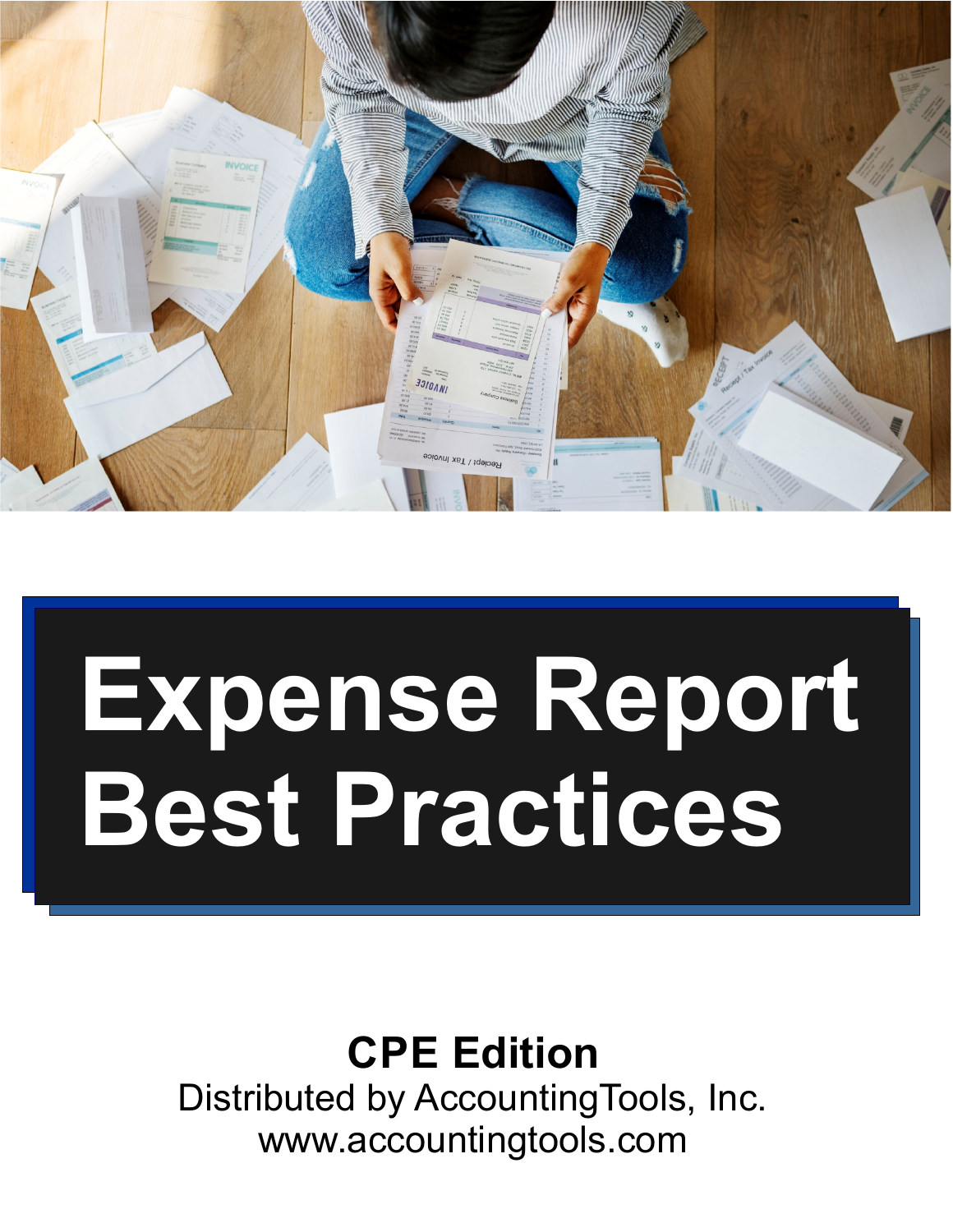## Expense Report Best Practices

Steven M. Bragg

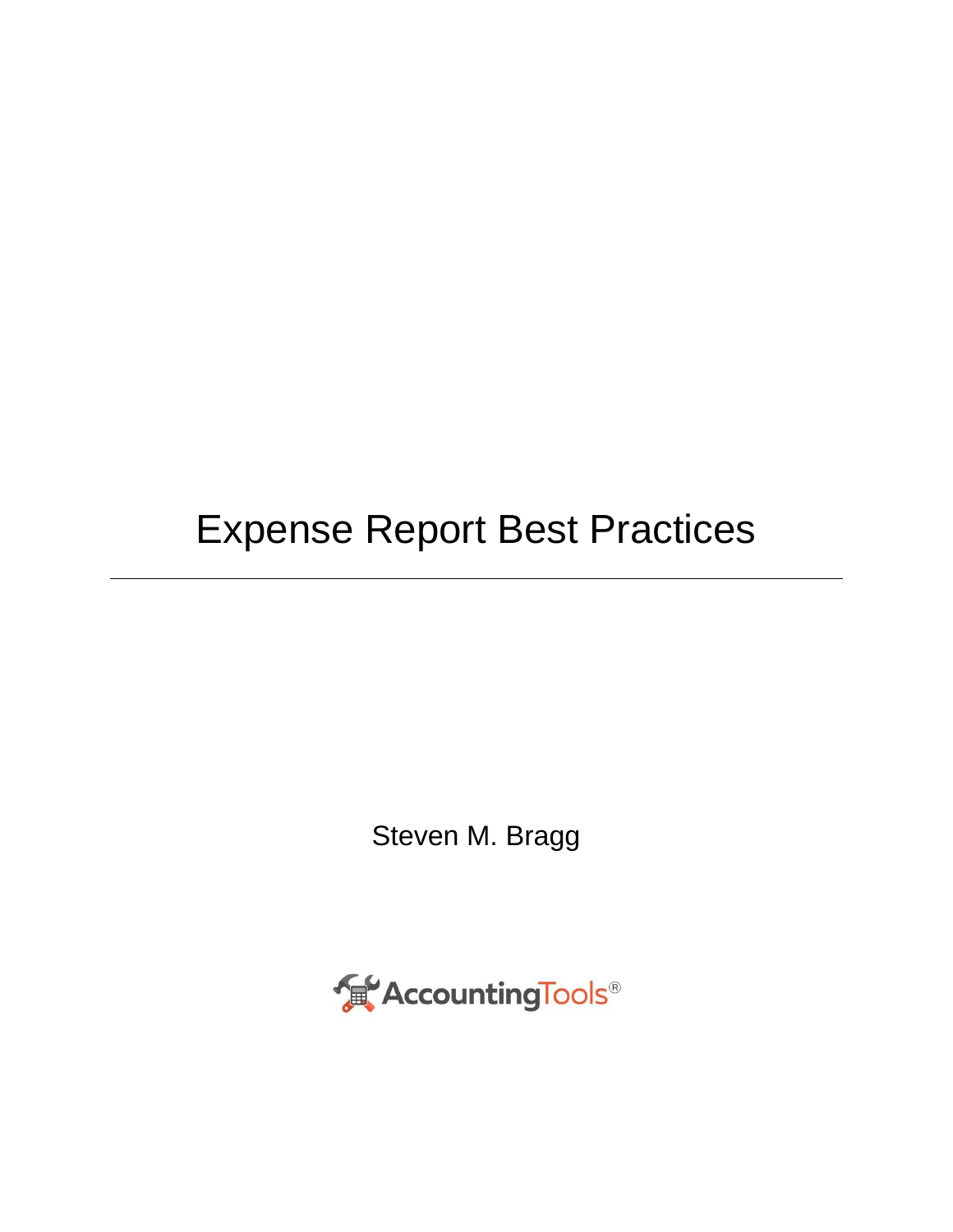Copyright © 2020 by AccountingTools, Inc. All rights reserved.

Published by AccountingTools, Inc., Centennial, Colorado.

No part of this publication may be reproduced, stored in a retrieval system, or transmitted in any form or by any means, except as permitted under Section 107 or 108 of the 1976 United States Copyright Act, without the prior written permission of the Publisher. Requests to the Publisher for permission should be addressed to Steven M. Bragg, 6727 E. Fremont Place, Centennial, CO 80112.

Limit of Liability/Disclaimer of Warranty: While the publisher and author have used their best efforts in preparing this book, they make no representations or warranties with respect to the accuracy or completeness of the contents of this book and specifically disclaim any implied warranties of merchantability or fitness for a particular purpose. No warranty may be created or extended by written sales materials. The advice and strategies contained herein may not be suitable for your situation. You should consult with a professional where appropriate. Neither the publisher nor author shall be liable for any loss of profit or any other commercial damages, including but not limited to special, incidental, consequential, or other damages.

For more information about AccountingTools® products, visit our Web site at www.accountingtools.com.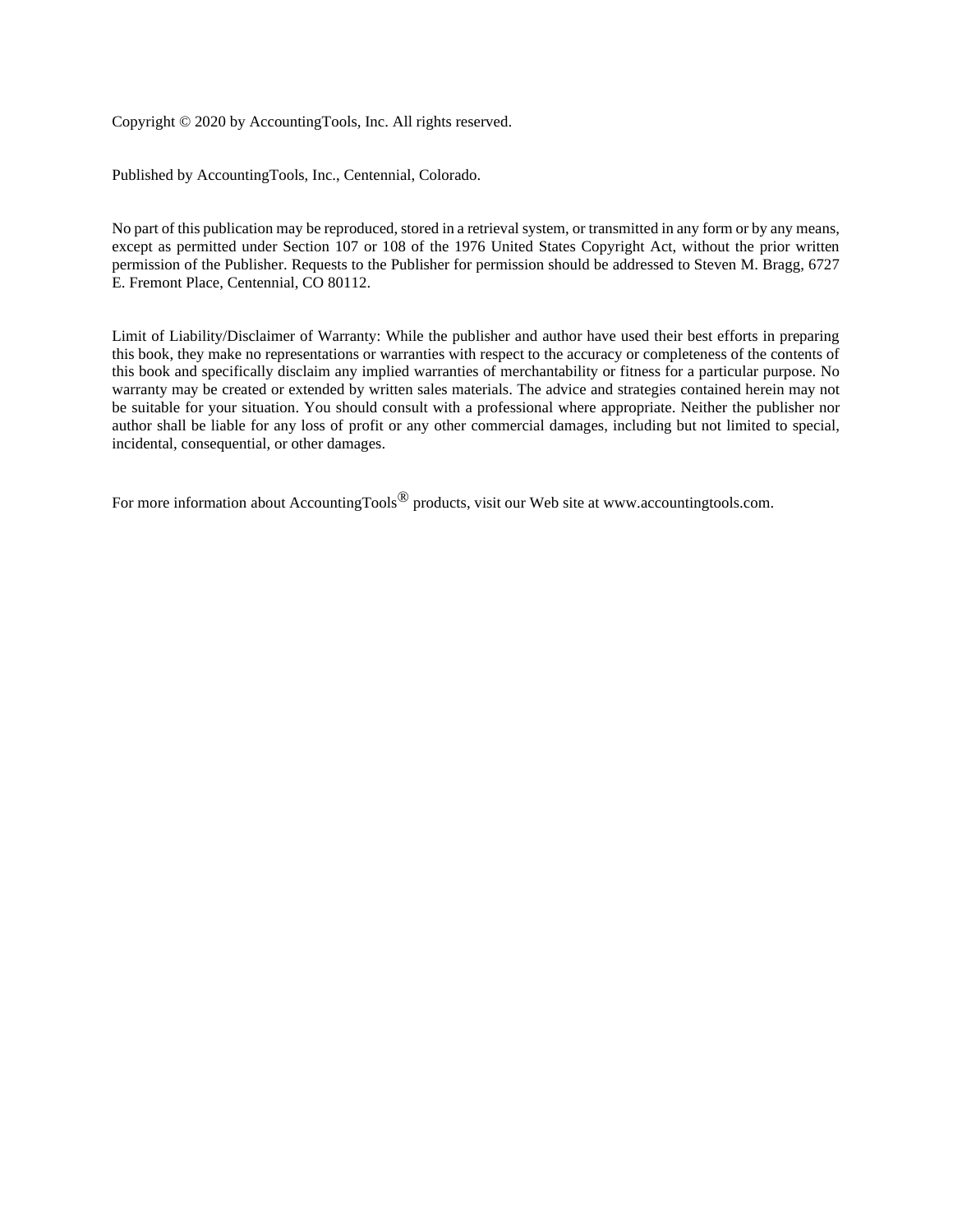## Course Information

**Course Title:** Expense Report Best Practices

#### **Learning Objectives:**

- Recognize the different types of non-reimbursable expenses.
- Specify the best practices associated with the expense report approval process.
- Specify why it is necessary to review detailed hotel billings as part of the expense report reviewing process.
- Identify the different ways in which employees can be reimbursed for meals.

**Subject Area:** Accounting

**Prerequisites:** None

#### **Program Level:** Overview

**Program Content:** The processing of expense reports is the bane of many accounts payable departments. They are difficult to review, may contain multiple errors, and are subject to fraud. In the *Expense Report Best Practices* course, we present many ways to improve everything about the expense report, including how to deal with missing receipts, late submissions, mileage overstatements, card misuse, and much more. After implementing these suggestions, you should achieve a more efficient and reliable process for dealing with expense reports.

**Advance Preparation:** None

**Recommended CPE Credit:** 1 hour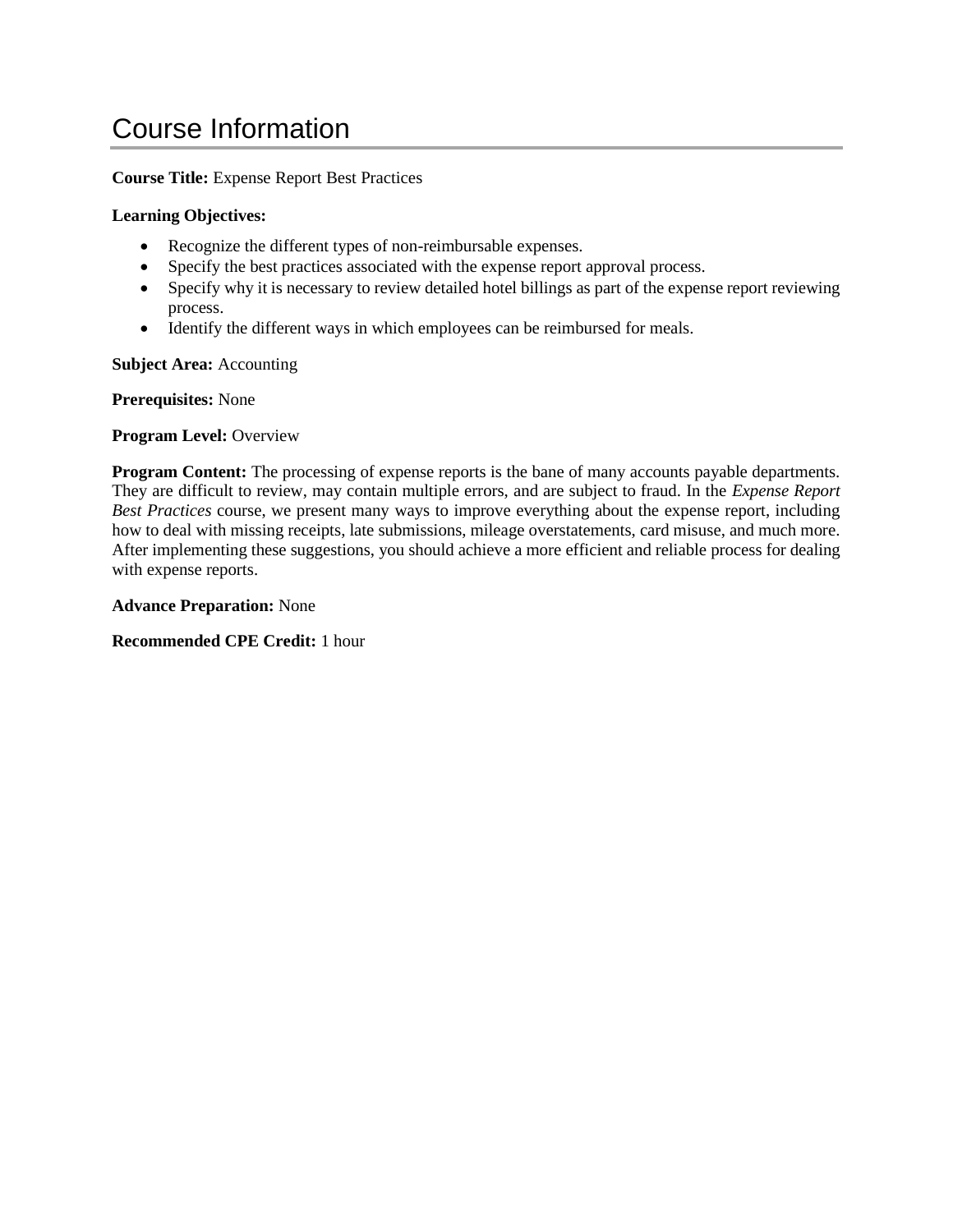## **Table of Contents**

| Index 17 |  |
|----------|--|
|          |  |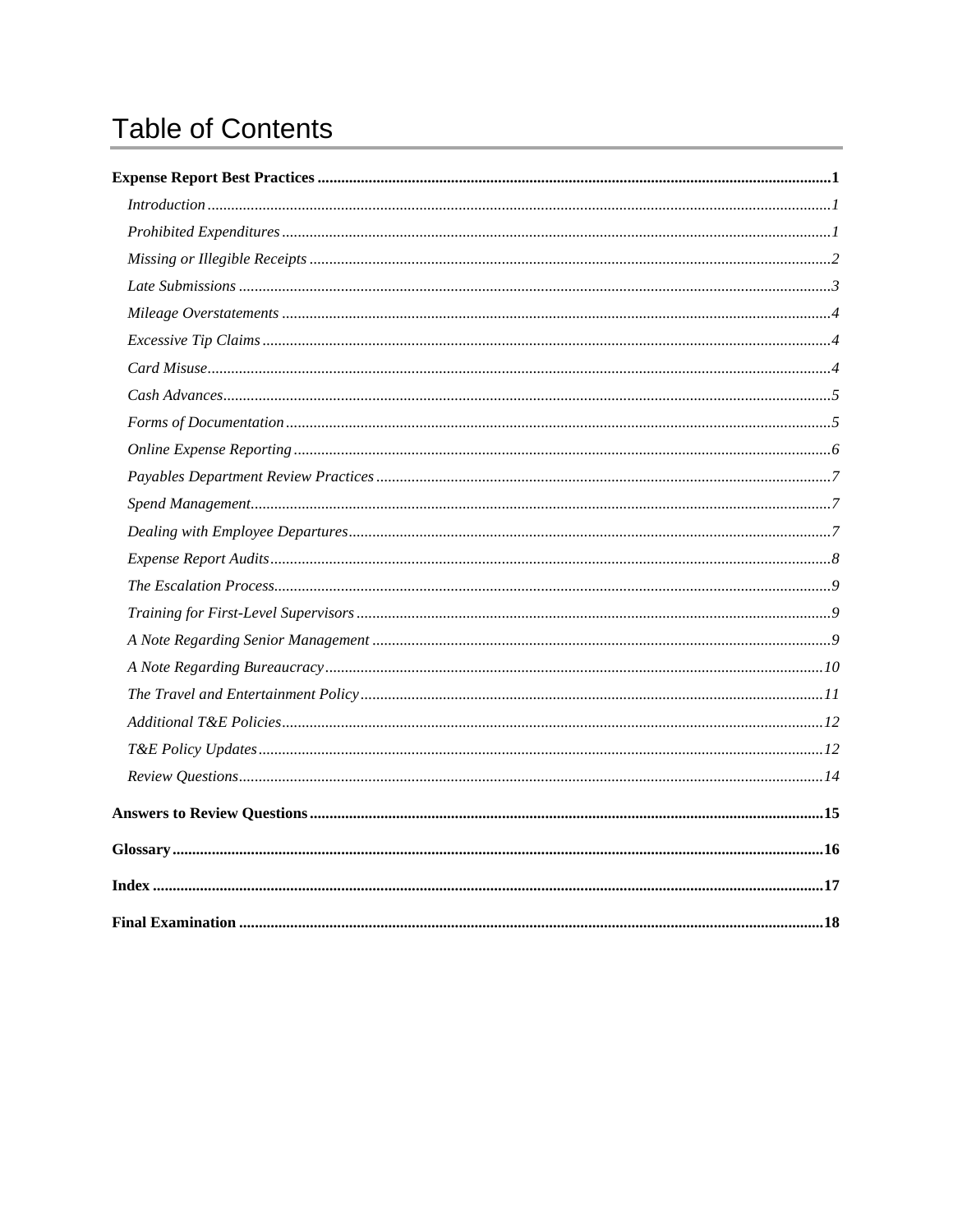### About the Author

**Steven Bragg, CPA,** has been the chief financial officer or controller of four companies, as well as a consulting manager at Ernst & Young. He received a master's degree in finance from Bentley College, an MBA from Babson College, and a Bachelor's degree in Economics from the University of Maine. He has been a two-time president of the Colorado Mountain Club, and is an avid alpine skier, mountain biker, and certified master diver. Mr. Bragg resides in Centennial, Colorado. He has written the following books and courses:

7 Habits of Effective CEOs 7 Habits of Effective CFOs 7 Habits of Effective Controllers Accountant Ethics [for multiple states] Accountants' Guidebook Accounting Changes and Error Corrections Accounting Controls Guidebook Accounting for Art Galleries Accounting for Breweries Accounting for Casinos and Gaming Accounting for Churches Accounting for Commercial Fishing Accounting for Derivatives and Hedges Accounting for Earnings per Share Accounting for Income Taxes Accounting for Intangible Assets Accounting for Inventory Accounting for Investments Accounting for Leases Accounting for Managers Accounting for Mining Accounting for Retirement Benefits Accounting for Software Accounting for Stock-Based Compensation Accounting for Vineyards and Wineries Accounting Information Systems Accounting Procedures Guidebook Activity-Based Costing Activity-Based Management Agricultural Accounting Auditor Independence Behavioral Ethics Better Business Writing Bookkeeping Guidebook Budgeting Business Combinations and Consolidations Business Insurance Fundamentals Business Ratios

Business Strategy Business Valuation Capital Budgeting CFO Guidebook Change Management Closing the Books Coaching and Mentoring Conflict Management Constraint Management Construction Accounting Corporate Bankruptcy Corporate Cash Management Corporate Finance Cost Accounting (college textbook) Cost Accounting Fundamentals Cost Management Guidebook CPA Firm Mergers and Acquisitions Credit & Collection Guidebook Crowdfunding Developing and Managing Teams Economic Indicators Effective Collections Effective Employee Training Effective Innovation Effective Leadership Effective Negotiation Effective Time Management Employee Onboarding Enterprise Risk Management Entertainment Industry Accounting Environmental Accounting Ethical Frameworks in Accounting Ethical Responsibilities Ethics for Enrolled Agents Excel Charts and Visualizations Excel Data Analysis Tools Excel Data Management Excel Formulas and Functions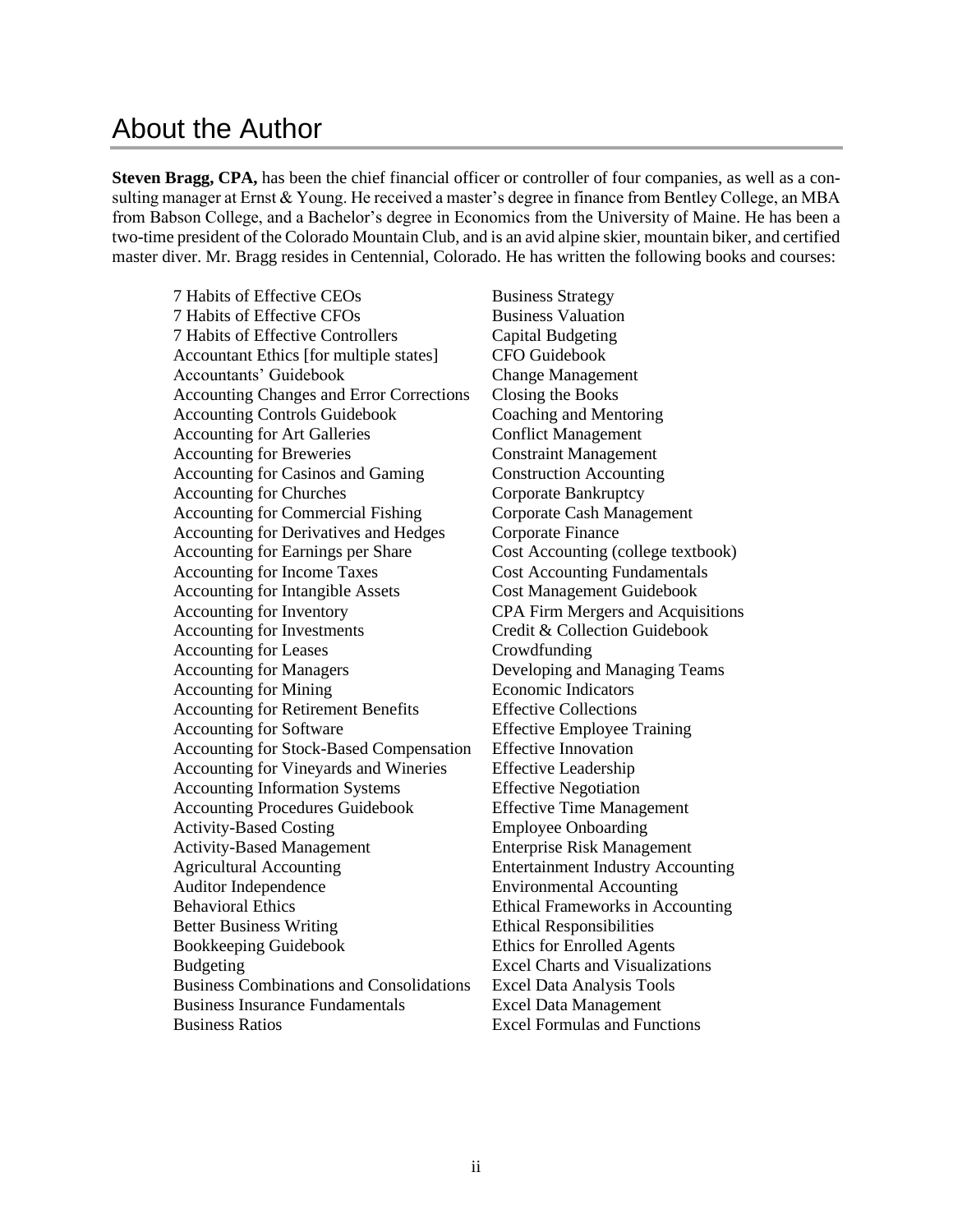#### (continued)

Expense Report Best Practices Fair Value Accounting Fiduciary Accounting Financial Analysis Financial Forecasting and Modeling Fixed Asset Accounting Foreign Currency Accounting Form 1099 Compliance Franchise Accounting Fraud Examination Fraud Schemes GAAP Guidebook Governmental Accounting Guide to Analytical Procedures Guide to Audit Sampling Guide to Audit Working Papers Guide to Auditor Legal Liability Guide to Data Analytics for Audits Guide to IT Auditing Health Care Accounting Hospitality Accounting How to Audit Benefits & Compensation How to Audit Cash How to Audit Equity How to Audit Fixed Assets How to Audit for Fraud How to Audit Inventory How to Audit Liabilities How to Audit Outsourced Functions How to Audit Payroll How to Audit Procurement How to Audit Receivables How to Audit Revenue How to Conduct a Compilation How to Conduct a Review How to Conduct an Audit Engagement How to Run a Meeting Human Resources Guidebook IFRS Guidebook Interpretation of Financial Statements Introduction to Excel Inventory Management

Investor Relations Guidebook Key Performance Indicators Law Firm Accounting Lean Accounting Guidebook Mergers & Acquisitions Money Laundering New Controller Guidebook New Manager Guidebook Nonprofit Accounting Oil & Gas Accounting Operations Management Optimal Accounting for Cash Optimal Accounting for Payables Optimal Accounting for Payroll Partnership Accounting Payables Management Payroll Management Performance Appraisals Persuasive Presentations Project Accounting Project Management Property Management Accounting Public Company Accounting Purchasing Guidebook Real Estate Accounting Records Management Recruiting and Hiring Revenue Management Revenue Recognition S Corporation Tax Guide Sales and Use Tax Accounting Succession Planning The Balance Sheet The Income Statement The MBA Guidebook The Soft Close The Statement of Cash Flows The Year-End Close Treasurer's Guidebook Unethical Behavior Working Capital Management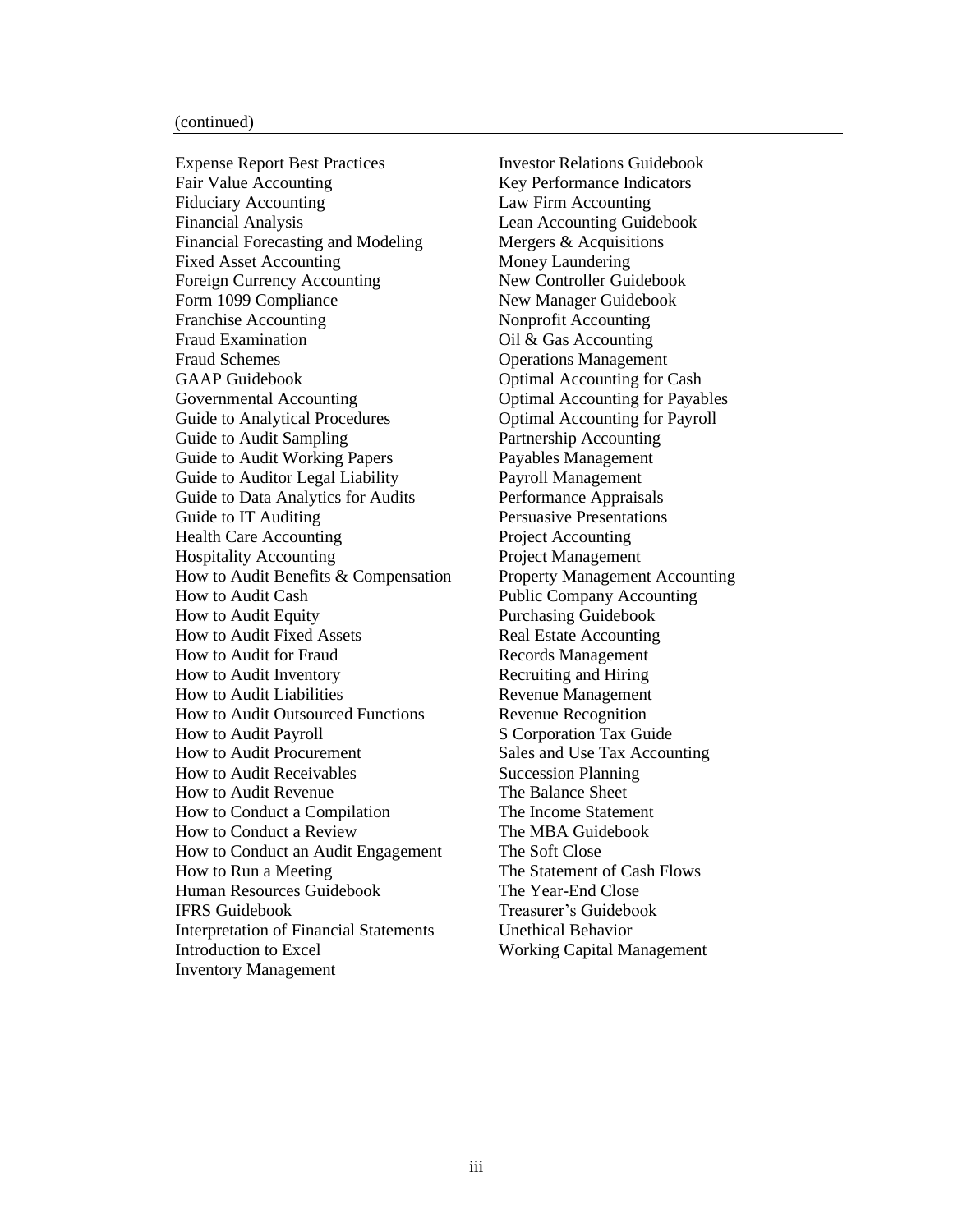Steven maintains the accountingtools.com web site, which contains continuing professional education courses, the Accounting Best Practices podcast, and thousands of articles on accounting subjects.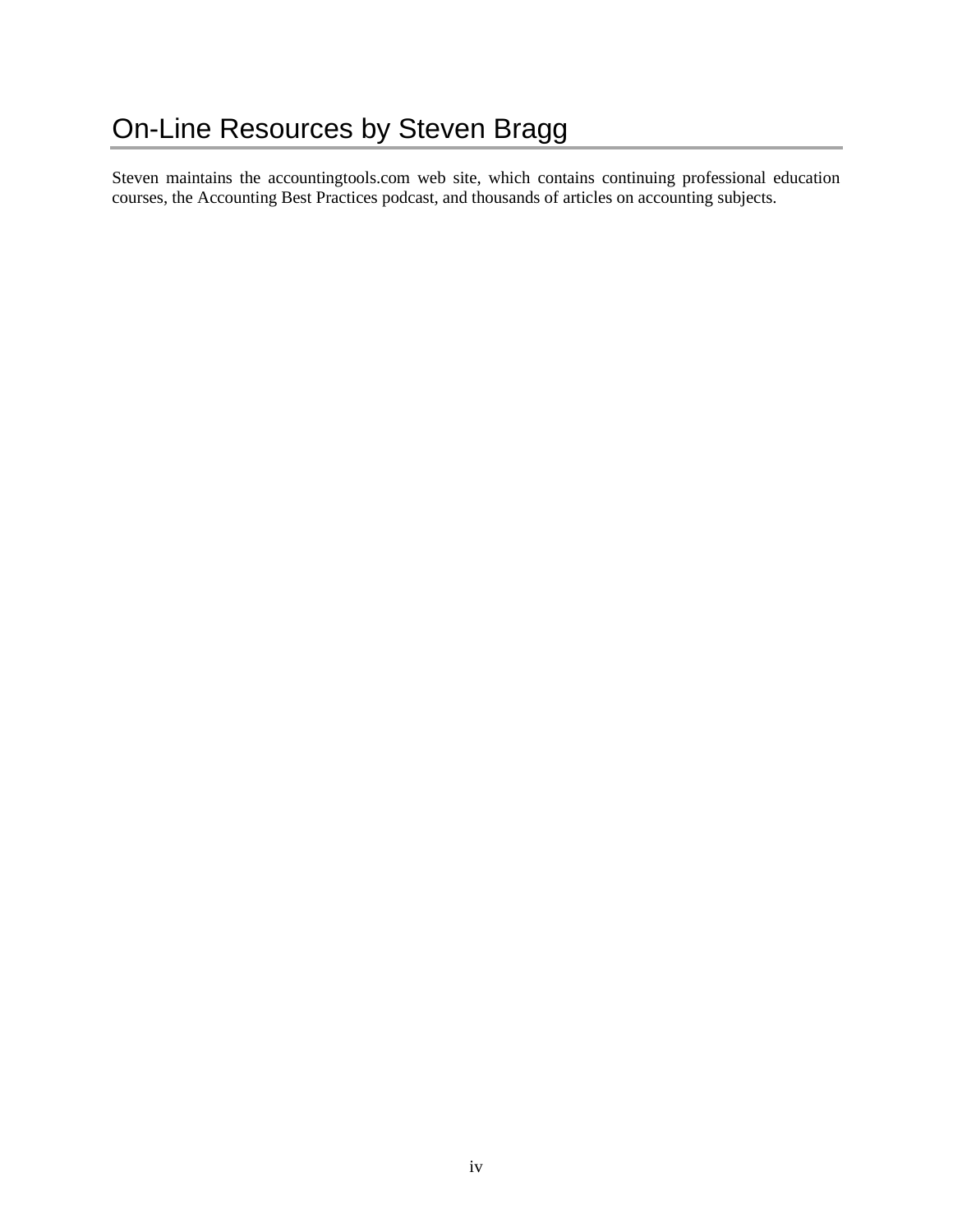#### <span id="page-8-1"></span><span id="page-8-0"></span>**Introduction**

Expense reports are submitted by employees in order to be reimbursed for expenses they incurred on behalf of the company. Expense reports are quite different from normal expenditures that originate in the purchasing department, since there is no authorizing purchase order or receiving report to document an expense. Expense reports primarily contain travel and entertainment (T&E) expenses, which can comprise a significant part of an organization's total expenditures. Given these issues, it is essential to maintain tight control over expense reports, but in a cost-effective manner. In this course, we explore a number of best practices to maintain solid control over T&E expenditures, while avoiding an excessive amount of employee oversight.

**Related Podcast Episodes:** Episodes 6 and 113 of the Accounting Best Practices Podcast discuss expense report controls and employee spend management systems, respectively. They are available at: **accountingtools.com/podcasts** or **iTunes**

#### <span id="page-8-2"></span>**Prohibited Expenditures**

Employees may attempt to include prohibited items in their expense reports, such as the items noted in the following exhibit. These items can add up to substantial amounts, especially when management does not call out employees on these items – in which case employees become accustomed to charging these items through to their employer on a recurring basis. For example, a salesman might charge through the cost of child care while he is on a sales trip for the company, along with some incidental clothing while on the trip, gym fees while on the road, the occasional laundry fee, in-room movies, a magazine to read during flights, and a speeding ticket incurred while driving to a customer site.

It is usually not sufficient to rely on supervisors to review and approve the expense reports of their employees, because they give this task a low priority; instead, they generally do no more than glance at a report before approving it.

| Adult entertainment     | Expenses $> 90$ days old             | Personal reading material       |
|-------------------------|--------------------------------------|---------------------------------|
| Car washes and cleaning | Finance charges on credit cards      | Theft/loss of personal property |
| Contributions           | Health club / spa fees               | Toiletries                      |
| Child care              | Laundry fees on short-duration trips | Traffic fines                   |
| Clothing                | Lost luggage                         | Travel insurance                |
| Commuting costs         | <b>Movies</b>                        | Undocumented expenses           |

|  | <b>Sample List of Non-Reimbursement Items</b> |  |
|--|-----------------------------------------------|--|
|--|-----------------------------------------------|--|

A basic remediation step is to create a travel policy that specifically identifies all non-reimbursable items, ensure that employees are repeatedly forewarned about them, and then search for them during periodic audits. Auditors conduct much more detailed reviews of expense reports than supervisors. Whenever nonreimbursement items are spotted on an expense report, one should send a note to the offending employee, noting the problem and showing the applicable section of the corporate T&E policy that was breached. This is a good way to train employees in regard to what is considered an acceptable reimbursement item, which should reduce the number of issues in the future.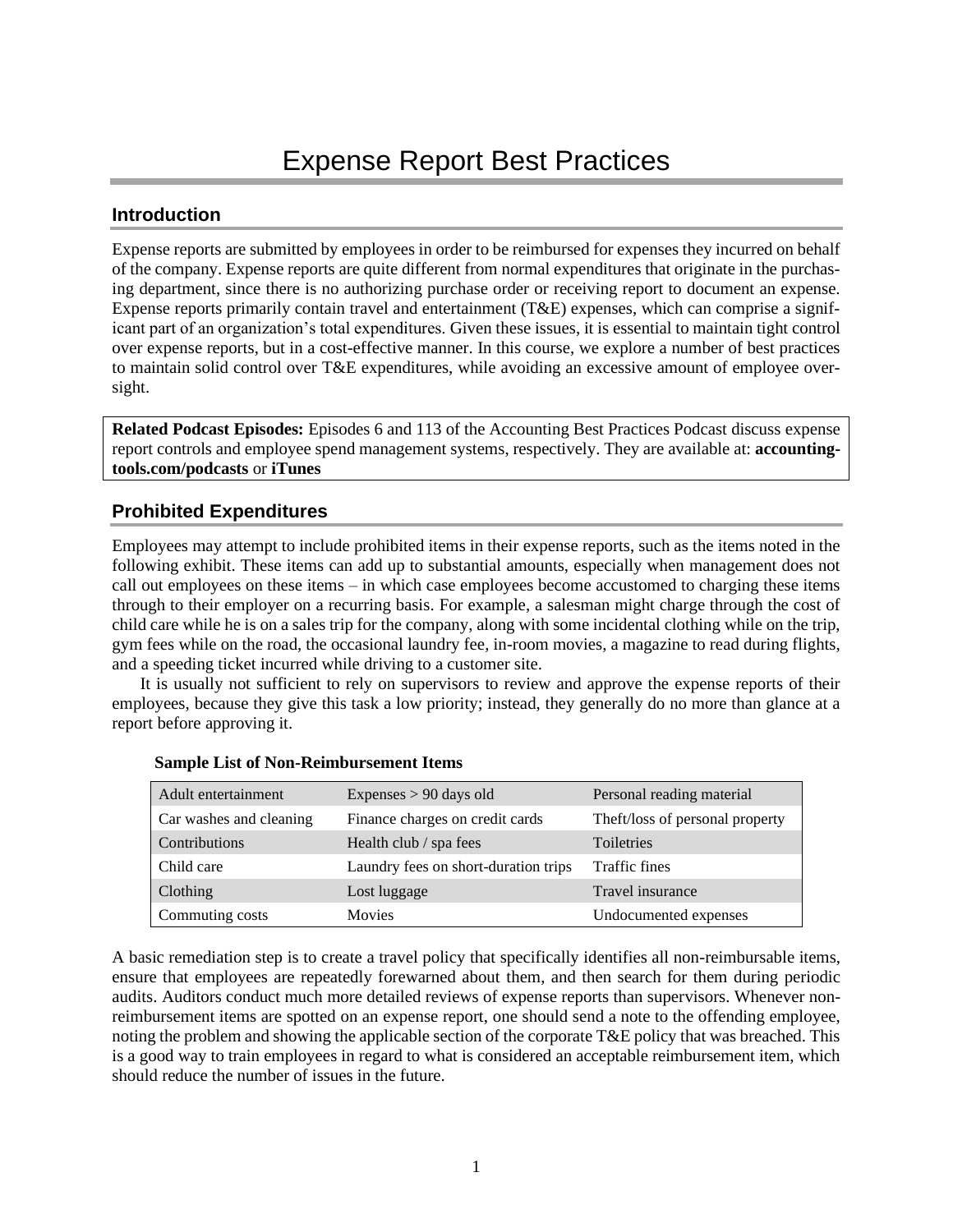**Best Practice:** Create a standard form (either on paper or for electronic transmission) for issuing notices to employees about non-reimbursement items. Doing so reduces the cost of issuing these notices.

The same training approach can be used with any supervisor who approved a non-reimbursement item. Point out the item to the supervisor, making note of the relevant prohibition in the corporate travel policy, and discuss why the item was approved. In cases where the supervisor continues to approve non-reimbursement items, it may make sense to bring up the matter with a more senior level of management.

**Best practice:** Include the list of non-reimbursable items on the back of all expense report forms, so there can be no question about what they are.

**Best practice:** When non-reimbursement items are spotted on an expense report, notify the internal audit department. They will then give a higher priority to examining the expense reports of the employee who submitted the report.

**Best practice:** Once a non-reimbursable item has been spotted during an audit, have the auditor go back through that employee's expense reports for the last few years to see if there have been problems in prior periods. Doing so focuses audits on those employees who have a track record of breaking the rules.

**Best practice:** When a manager insists on approving a non-reimbursement item on an employee expense report, consider breaking it out on the departmental income statement as a separate line item, so that the manager understands the total cost of these approvals over time.

An interesting approach to increase the cost of including non-reimbursable items on an expense report is to return these reports to employees with a request to re-submit the report without the questionable item. Doing so adds a few days to the reimbursement process, thereby increasing the cost to the employee – especially if he or she needs the cash to pay a personal credit card bill.

Another way to increase the cost for the employee is to request more extensive documentation of nonreimbursable items. Again, the point is to make it more difficult for the employee, who will be less inclined to submit these items in the future.

**Best practice:** Include verbiage in the corporate T&E policy that repeated submissions of non-reimbursable items makes an employee more likely to be subject to an audit by the internal audit team.

#### <span id="page-9-0"></span>**Missing or Illegible Receipts**

A problem that routinely causes trouble in the payables department is missing receipts or receipts that are illegible. When a person is intent on submitting a fraudulent expense report, they may deliberately submit receipts that are difficult to read, with the complaint of "what can you do?" when asked for a better copy. This can be combatted by stating in the company T&E policy that all receipts must be legible, thereby giving the payables staff an excellent excuse to deny expense report claims.

**Best practice:** Set a minimum threshold for the receipts requirement, so that the payables staff and employees are not wasting time looking for the receipts for inconsequential amounts. This does mean that some fraudulent expenses will be reimbursed, but they will not cost much in aggregate.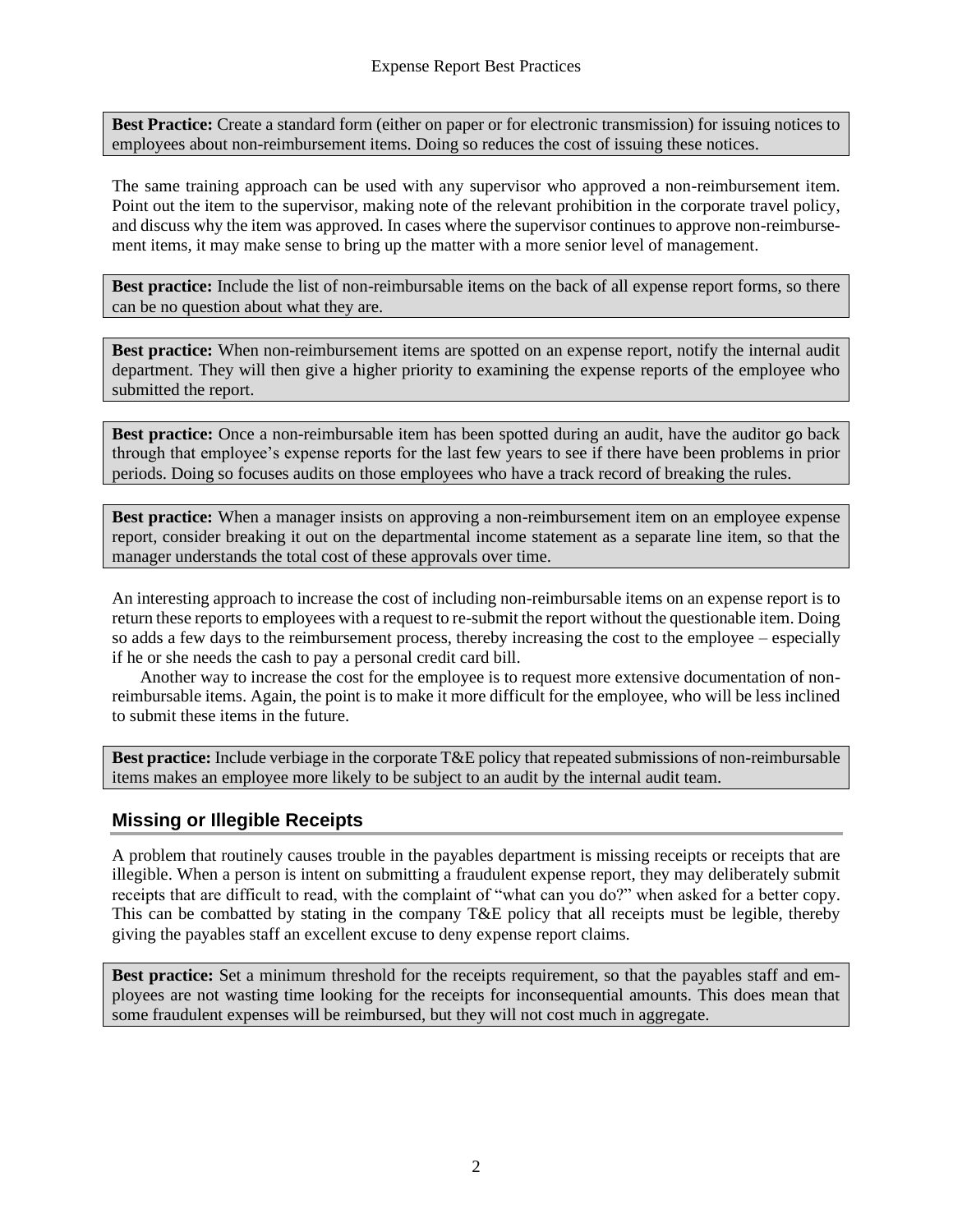A hard cutoff point for the preceding best practice is to mandate a receipt for every claimed expense of \$75 or more. The reason is that, in Section  $1.274-5(c)(2)(iii)$  of the Code of Federal Regulations, the IRS mandates the following:

"…documentary evidence is required for (1) any expenditure for lodging while traveling away from home, and (2) any other expenditure of \$75 or more except, for transportation charges, documentary evidence will not be required if not readily available."

**Best practice:** Require employees to submit a missing receipt affidavit, stating why a receipt is missing, and confirming that the receipt will not be used for a separate reimbursement request. Also require a supervisor's signature on the affidavit. The intent is to make the process annoying enough that employees will be more careful to retain receipts in the future.

**Best practice:** Maintain a listing of lost receipts by employee. When this happens too much with a particular person, give them advance warning that no further missing receipts will be reimbursed. This warning is intended to alter their behavior, and not to save the company money on un-reimbursed receipts.

**Best practice:** Require a detailed receipt for all meals. By doing so, one can spot improper expenditures, such as unusually expensive purchases, excess liquor purchases, takeout meals purchased for an employee's family, and so forth.

#### <span id="page-10-0"></span>**Late Submissions**

Some employees have a terrible time submitting their expense reports in a timely manner. No matter how many times they are warned, they are simply unable to block out the time to collect their receipts and document them in an expense report. This may be because they assign expense reports an extremely low priority, and so would rather work on other tasks. Or, they may have an aversion to paperwork. In either case, dealing with these people is endlessly frustrating. In many cases, it does not seem to help when supervisors are brought in to issue stern warnings to the offending parties.

The obvious remediation step is to set a monthly date by which expense reports must be submitted, and broadcast the date a few days in advance to anyone likely to submit a report (such as the sales staff). However, this is rarely sufficient for the truly hard-core non-compliance employees. The following best practices may be of assistance.

**Best practice:** Shift the expense report preparation task over to a department secretary, with instructions to notify the department manager if the person for whom this work is being done is not cooperating. This approach puts the expense reporting function in the hands of someone who is hopefully more interested in completing the report on time.

**Best practice:** Have the accounting department issue an inter-departmental charge to any department whose employees submit expense reports late, and have this charge count against the performance criteria in the department manager's annual performance plan.

**Best practice:** Give the offending employee advance notice that no further travel advances will be issued until all missing expense reports have been submitted. This approach only works if the employee is actually in need of a travel advance, which is usually not the case for the more senior (and presumably better paid) employees.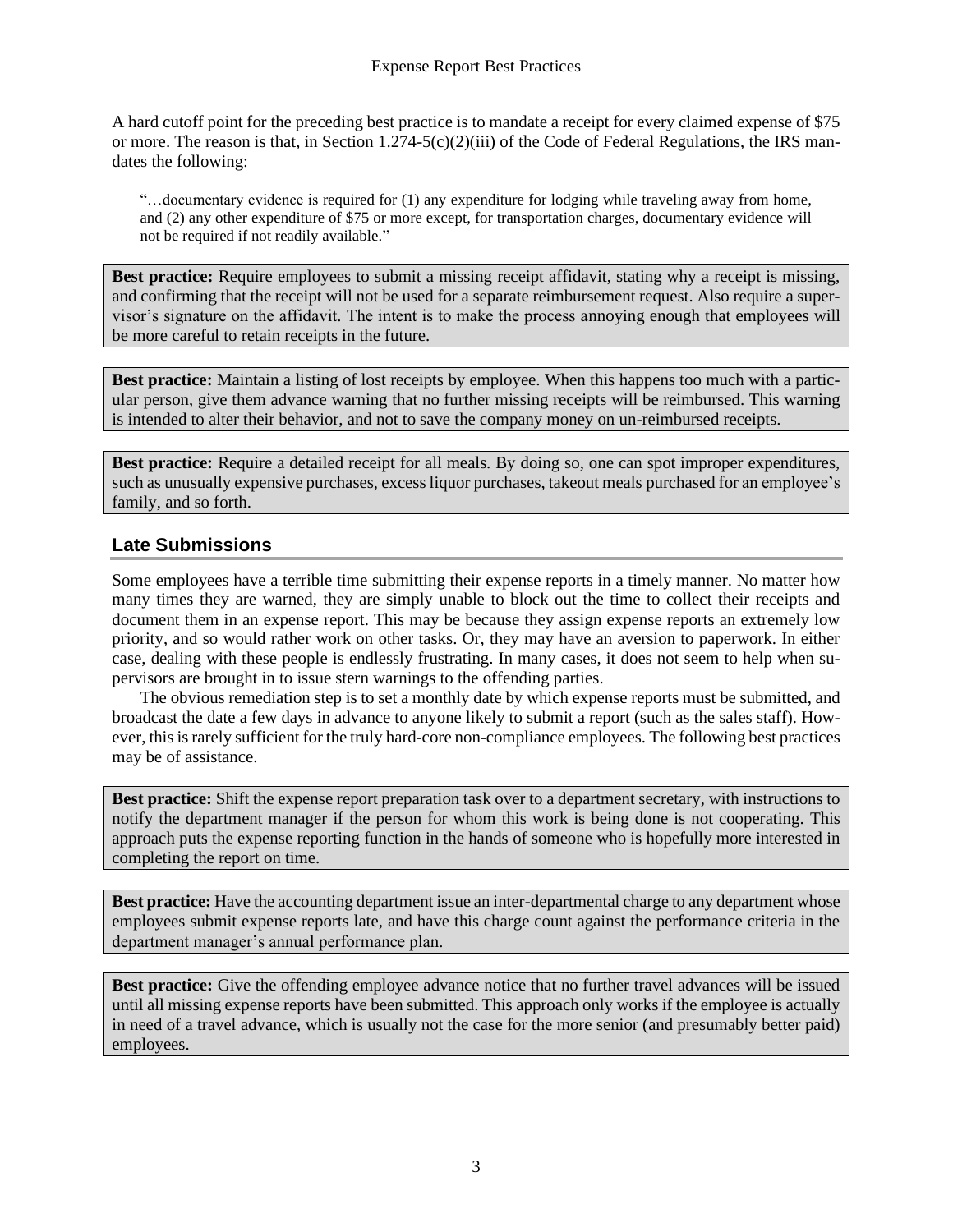#### <span id="page-11-0"></span>**Mileage Overstatements**

It is quite time-consuming to evaluate the amount of mileage claimed by an employee for reimbursement on an expense report. The best approach is to reserve any reviews for cases in which mileage claims appear to be egregious, and only then conduct a detailed analysis of miles traveled. Another approach is to mandate the use of a detailed mileage log in cases where claims appear to be too high, and then analyze the individual line items for reasonableness. Given the high mileage rates at which employees are reimbursed, this can be worth the effort when large claims are involved. However, when the mileage claims are minimal, it is not worth the effort.

**Best practice:** If the company has common travel destinations, such as from the company headquarters to specific customers or suppliers, create a table that lists the miles that will be reimbursed for these standard trips, and issue it to employees. Be sure to update it as customers and suppliers change over time.

#### <span id="page-11-1"></span>**Excessive Tip Claims**

Employees may claim excessively large tips given to service providers. These tips may be justified in cases of great service, but in other cases they are simply padding inserted into an expense report. A business can mitigate this issue by noting in the corporate T&E policy that tips will be reimbursed up to a certain cap, such as 20% of a meal.

#### <span id="page-11-2"></span>**Card Misuse**

One of the more efficient ways to make purchases is with a corporate purchasing card, since it avoids the many steps involved in the purchasing and accounts payable processes. However, there is a significant probability that some employees will mis-use the purchasing cards that have been assigned to them. Common problems are:

- *Avoidance of purchasing cap*. An employee may attempt to avoid the maximum purchasing card threshold by having a supplier break down a large purchase into several smaller ones.
- *Personal purchases*. An employee may include small personal purchases on the purchasing card, so that the company pays for them.
- *Excessive purchases*. An employee may buy necessary items, but in quantities larger than is realistically needed over the near term.

The obvious starting point for how to deal with these problems is to develop a standard policy for the use of purchasing cards, on which is noted exactly how the cards are supposed to be used – and clarifying how they should *not* be used. The policy should also clearly state what will happen to any employees who circumvent the policy, which includes termination of employment.

A reasonable control point is for the responsible department manager to review and approve all purchasing card statements. In reality, they are typically in a rush and so do not engage in the type of detailed analysis that can spot improper purchases. A good backup option is to have someone in the accounts payable department conduct a separate review; if any unusual items are spotted, the payables manager can take them to the department manager for a more detailed discussion.

**Best practice:** Have a human resources person discuss the purchasing card policy with each authorized card user, going through every part of the policy. Doing so ensures absolute clarity about card usage and the penalties for incorrect usage. Then have each user sign the policy to acknowledge receipt, and keep the signed copy on file. This takes away any possible defense that they did not know about the policy.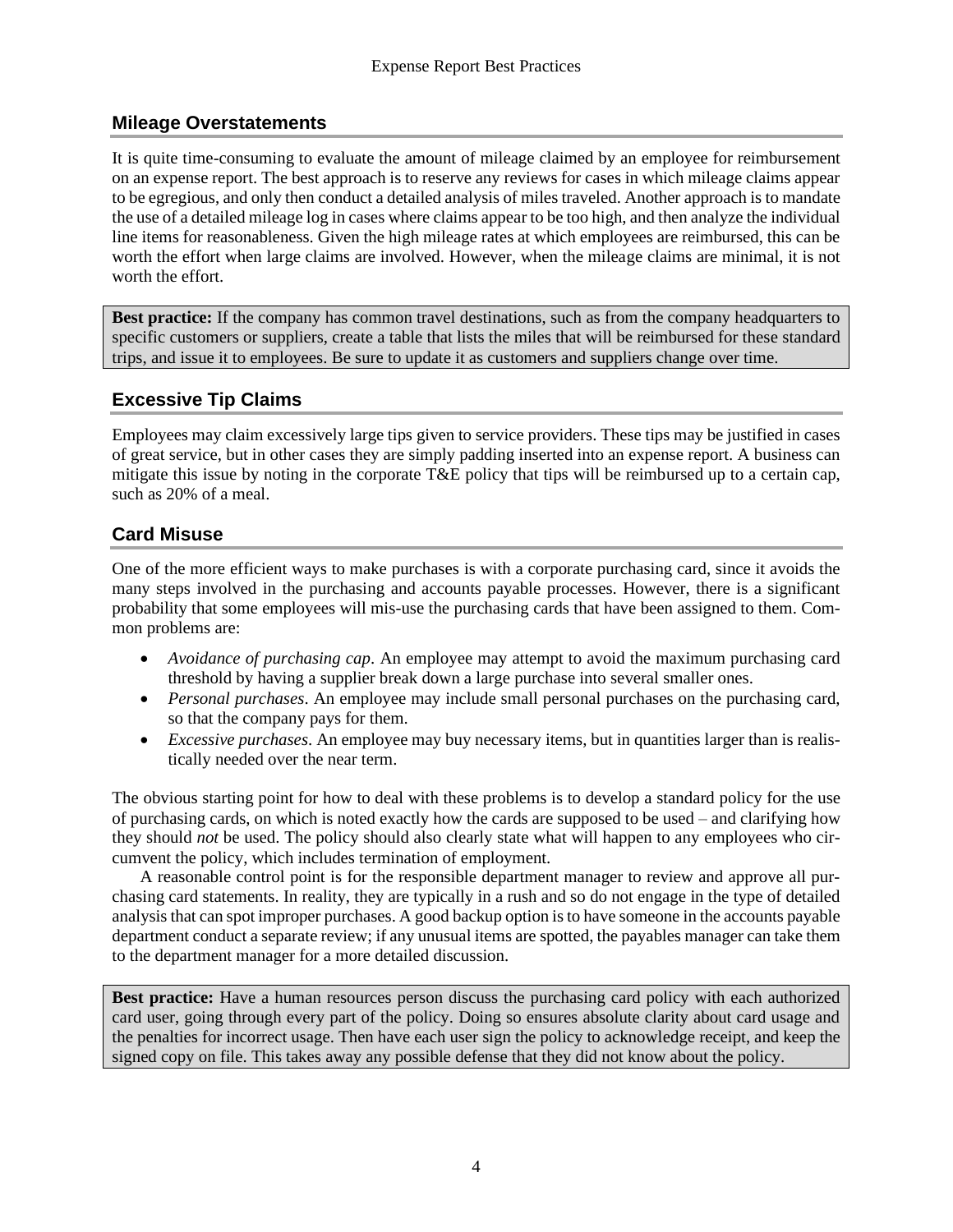Despite the preceding issues, the use of corporate purchasing cards is highly recommended, since they avoid the game-playing that can arise from the use of personal credit cards. For example, an employee pays for a \$500 training class at the local community college with her own credit card and includes this charge on her expense report as a valid training reimbursement. The company pays her \$500, after which she cancels the class and obtains a refund from the community college through her credit card. If the company had instead mandated the use of a corporate purchasing card, this fraud situation could not have occurred.

An additional reason for eliminating personal credit cards is that employees will no longer be able to run their annual card fees through an expense report for reimbursement. Depending on the type of credit card, these annual fees can be substantial.

**Best practice:** Funnel all applicable purchases through corporate purchasing cards, rather than cards owned by employees. Doing so gives the company better control over the purchases being made, and avoids any arguments about reimbursing employees for purchases they made on behalf of the company.

#### <span id="page-12-0"></span>**Cash Advances**

A business may find it necessary to issue a cash advance to an employee in order to fund expenditures made during a business trip. The employee is then supposed to deduct the amount of the advance from the expense report resulting from the trip. The trouble is that many employees forget to deduct the advance, resulting in essentially a double payment to them when the company reimburses them for their submitted expense reports.

The traditional approach to this issue has been for the payables staff to manually track all cash advances made, so that they can be deducted from any expense reports submitted thereafter. This approach is timeconsuming and subject to error. An alternative approach is to have the company directly pay for a larger proportion of travel costs through a corporate purchasing card, leaving fewer expenses that an employee will likely need to pay for. This step will not completely eliminate the need for cash advances, since some employees have so little cash on hand that they simply cannot support any part of a trip's projected costs.

An additional concern involving cash advances is that an employee may leave the company without ever having paid back an advance. This situation may not be spotted for months, since the payables staff is not usually notified of the departure of employees. One way to avoid this problem is to minimize the use of cash advances, or to have a policy that all advances must be repaid within one month. Another option is to include a notation on the employee termination form, reminding the human resources staff to check with the payables department to see if any cash advances are outstanding; if so, the remaining balance can be deducted from the employee's final paycheck.

#### <span id="page-12-1"></span>**Forms of Documentation**

Do employees really need to attach the physical receipts to an expense report for all purchases made? This commonly results in a thick document package that takes up inordinate space in the payables files, and which is likely to fall apart. Also, providing paper-based proof of expenditures means that someone working off-site must mail in this documentation, and so must wait for the mail to be delivered before he or she can expect to receive a payment; this delay can be a real problem if an employee has a short deadline by which a credit card payment must be made.

A possible solution is to allow employees to scan their supporting documents and e-mail them to the payables department, along with a scanned version of the expense report. Doing so eliminates the mail float problem, while also making it optional for the payables staff to print out the receipts or store them electronically.

**Best practice:** If the decision is made to require employees to submit paper receipts, have them tape these documents to a standard-size sheet of paper. Doing so makes it less likely that small-size receipts will be inadvertently detached from an expense report package.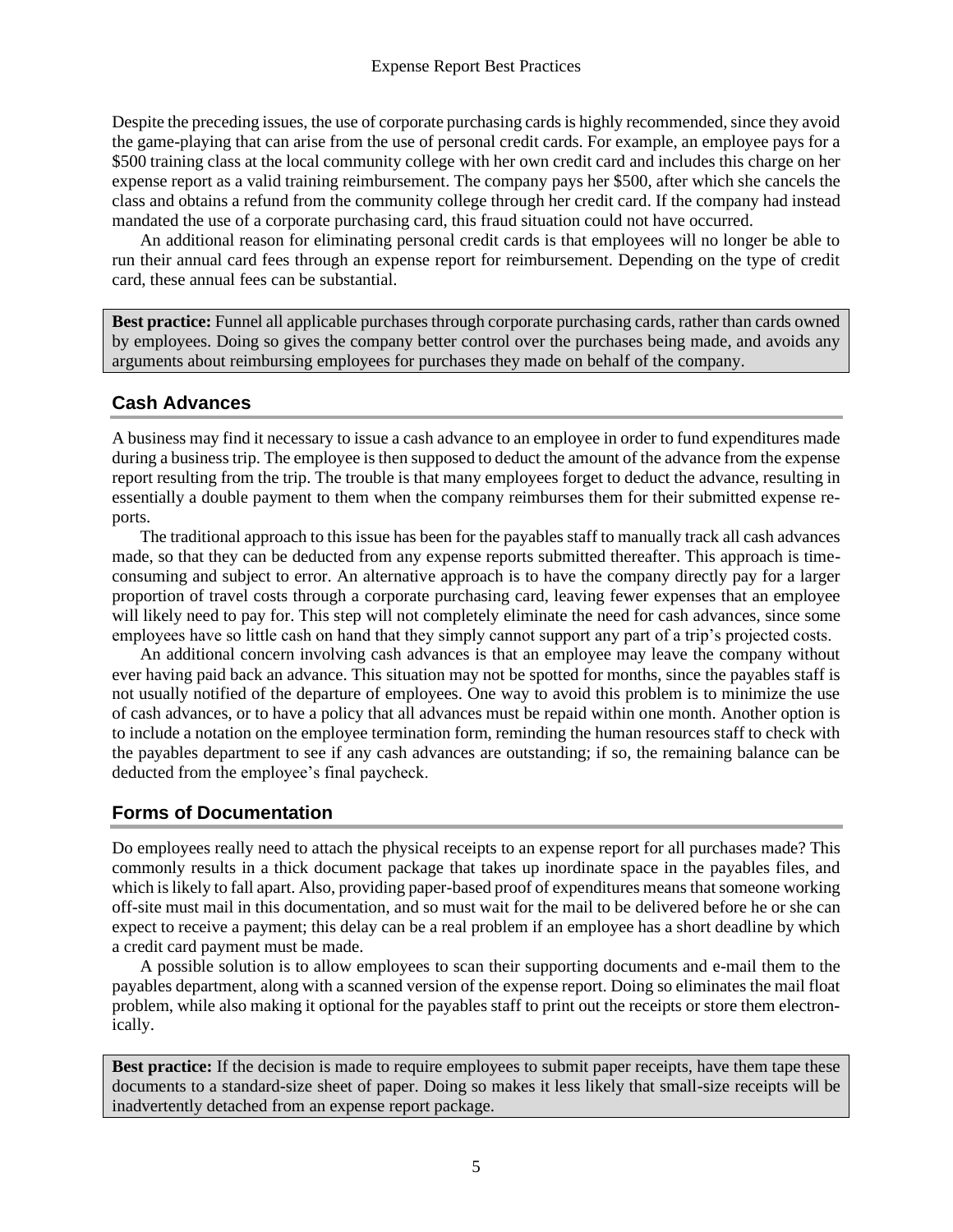#### <span id="page-13-0"></span>**Online Expense Reporting**

Some companies require their employees to use an on-line form to submit their expense reports. This is an efficient way to record and review expenses, since the form typically incorporates the company's travel policy, which automatically rejects any submissions that are not in compliance with the policy. The procedure for completing an on-line expense report form is as follows:

- 1. *Enter information in system.* The on-line form prompts the employee to enter the dates and amounts of expenditures, as well as classify them into different expense categories. The system reviews these submissions based on the corporate travel policy and automatically rejects those items prohibited by the policy.
- 2. *Enter receipts.* The system reviews the expenses submitted and decides which receipts should accompany them. Employees may have the option of scanning in the required receipts, or of mailing them to the payables department.
- 3. *Obtain approval.* The system routes a digital image of the expense report to the person designated as the supervisor of the employee. The supervisor reviews and approves the document, after which the system routes it to the payables department.
- 4. *Import expense report.* There should be an interface between the expense reporting system and the accounts payable system, so that expense report submissions are automatically set up for payment. The on-line form automatically assigns a unique number when an expense report has been submitted, which becomes the invoice number associated with that expense report.

The following exhibit shows a streamlined view of the on-line expense reporting procedure.



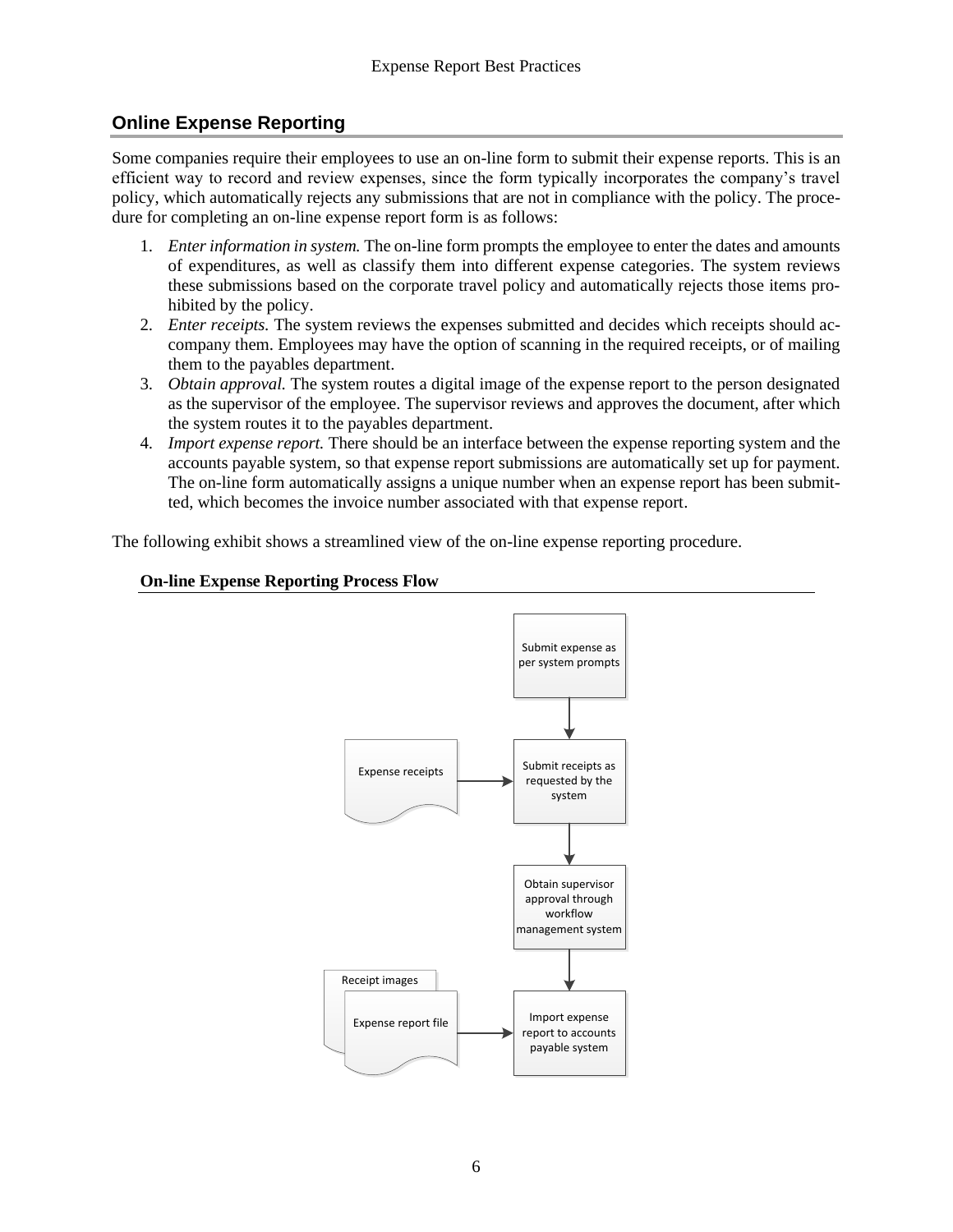**Best Practice:** Online expense reporting is a clearly superior approach, since the system automatically reviews entries as they are made into the system. However, developing such a system in-house is expensive, so we recommend using one of the many vendors who offer Internet-based expense reporting systems, such as SAP Concur, Nexonia, and Certify.

#### <span id="page-14-0"></span>**Payables Department Review Practices**

The payables staff is responsible for conducting a review of all submitted expense reports, comparing claimed amounts to the corporate T&E policy and verifying that the numbers entered into each report add up to the claimed totals. In addition, they should compare all expense reports to a list of outstanding employee travel advances, to see if the advances were properly deducted from the expense reports. This is frequently not the case, where employees have conveniently forgotten to make the deduction. If so, the payables staff issues a notice to the employee and the person's supervisor regarding the amount of the deduction and how much will actually be reimbursed.

**Best practice:** Periodically conduct a trend analysis of the types of expenses being claimed by those employees who appear to be at higher risk of abusing the company's T&E policy. This analysis can extend to a review of receipt copies being used across multiple expense reports, as well as a review of sequential receipt numbers across multiple expense reports (which indicates that an employee purchased a block of receipts and is using them to fraudulently claim fake expenses).

#### <span id="page-14-1"></span>**Spend Management**

It can be useful to periodically aggregate the expenditure information in submitted expense reports by the largest suppliers. By doing so, it may be possible to identify a few suppliers who are receiving the bulk of the company's T&E expenditures. This information can be used to strike volume discount deals with the indicated suppliers. This approach goes over well with employees, since the volume discounts are being arranged with those suppliers that employees are already accustomed to using. When these deals are struck, be sure to include the favored vendors in the corporate T&E policy, indicating that employees should use them.

#### <span id="page-14-2"></span>**Dealing with Employee Departures**

Many accounting systems require that employees be set up as suppliers in the vendor master file in order to process their expense report reimbursements. If so, periodically set these records to inactive status for any employees who have left the company. This prevents the accounting system from making additional payments to them.

If a company uses an on-line form and automated back end to process expense reports, it should set employees to inactive status in this system once they have left the company. Doing so prevents the system from letting them submit additional expenses for reimbursement.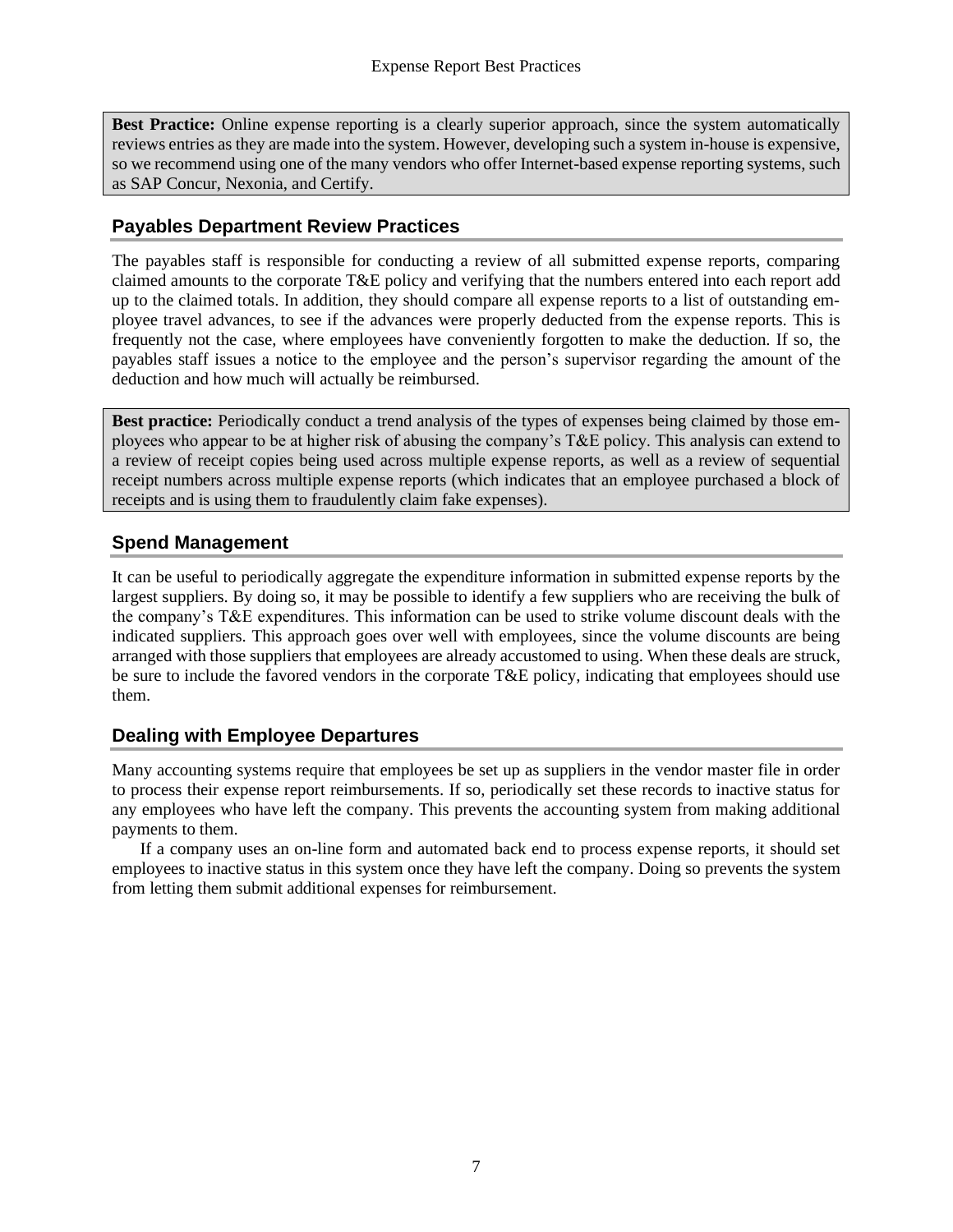#### <span id="page-15-0"></span>**Expense Report Audits**

It is very time-consuming to review every reimbursement request on an employee expense report, as well as all attached receipts. The work is not cost-effective, since most employees are always in compliance with a company's T&E policy. Therefore, a good alternative is to review expense reports on a more limited basis, while requiring a more intensive level of review for the expense reports submitted by those employees who have had compliance problems with the T&E policy in the past. An example of how this approach can be used is:

- No audits for expense reports totaling less than \$100.
- Of the expense reports totaling \$100 to \$1,000, conduct a complete review of  $\_\%$  of the submitted reports.
- Of the expense reports totaling \$1,001 or more, conduct a complete review of a higher percentage of the submitted reports.
- When a serious policy violation is found, flag the submitting individual for a retroactive review of all prior expense reports submitted in the past year.
- Conduct a complete review of the expense reports submitted by the senior management team (mostly to serve notice to the rest of the company that the management team is serious about  $T\&E$ policy compliance).

**Best practice:** Adopt a standard policy for selecting expense reports to audit that focuses attention on the high-risk and highest-dollar expense reports.

When an expense report is selected for review, consider engaging in a detailed analysis that includes the following actions:

- *Boarding passes*. Verify that an airline boarding pass is included in the receipts. This is better evidence than a payment receipt, since an employee could have purchased a flight and then cancelled it for a refund.
- *Course grades*. Verify that an official grading document was submitted for a course taken by an employee. As was the case for a boarding pass, an employee could have obtained a receipt for a course and then cancelled it for a refund.
- *Group payments*. If an employee submits a receipt for a payment that was made for a group of employees (such as for a group dinner), check the expense reports of the other employees in that group to see if they also submitted receipts. If so, someone is fraudulently claiming a duplicate reimbursement.
- *Similar dates*. If there are several receipts submitted from the same store, see if they have similar dates and times stamped on them. If so, it could mean that an employee collected receipts from other shoppers exiting the store at the same time.
- *Excessive miles*. Given the high mileage reimbursement rate, someone might take advantage of the situation by reporting an excessive number of miles. When there seems to be a clear overage, use an Internet search engine to estimate the miles that should have been driven, and point out the issue to the employee.
- *Actual receipts*. Many expense reporting systems allow employees to submit scanned copies of their expense receipts. If so, consider adding a requirement that they retain the original receipts for a few months following the expense report date, so that you can request to see the originals. This may reveal that some of the receipts were doctored to show larger expense amounts.
- *Sequential receipt numbers*. An employee may have purchased a block of blank receipts from an office supply store and is using them to create fake receipts for fraudulent claims. If so, the receipts may be consecutively numbered, so look for the numbering across several consecutive expense reports.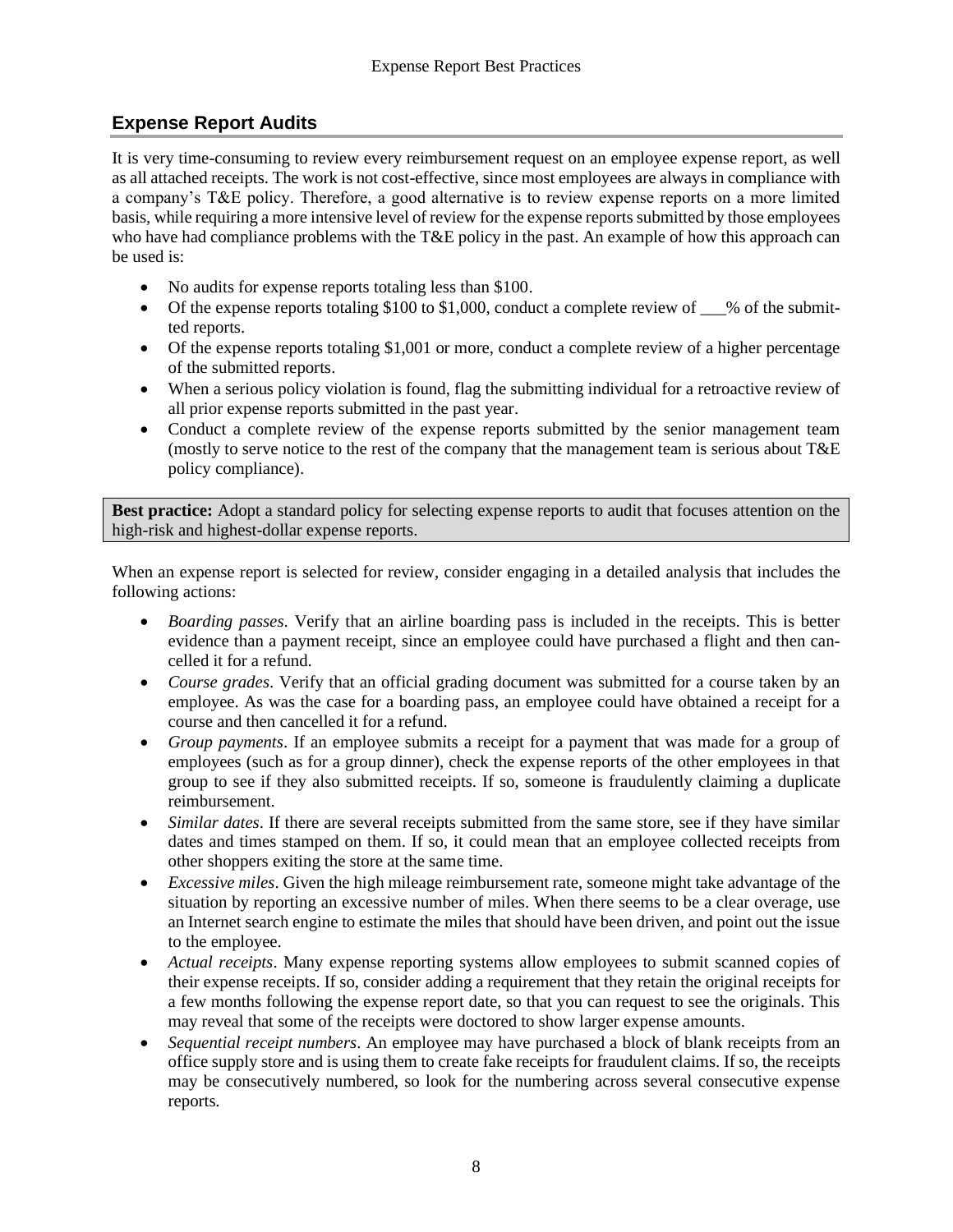If it appears that a claimed expense reimbursement has dubious receipts associated with it, then refuse reimbursement until the employee forwards his credit card statements for the related periods. If the auditor cannot trace the original payments to the credit card statement, then do not issue a reimbursement payment. Of course, this approach only works if the company mandates that *all* payments be made with employee credit cards, rather than with cash.

What if you request to see the original receipt and the employee does not have it? Do not automatically assume that someone is hiding nefarious deeds – it is quite likely that they simply threw it away or lost it. However, make a note of the incident, and if repeated requests result in the same answer, it may be time to engage in a more detailed examination of that person's submissions.

#### <span id="page-16-0"></span>**The Escalation Process**

A reasonable way to deal with expense report problems is to assume that the first issue was an honest mistake, and so should be dealt with as an educational opportunity regarding how to fill out an expense report form. The employee is presented with that segment of the corporate policy relating to the issue, the nature of the problem is discussed, and the matter is closed. However, this approach should only be used once. If additional problems arise, the presumption changes – we now suspect that the person is trying to go around company rules, so the response shifts away from education and towards a more aggressive response. Possibilities include the issuance of a warning, notification of the person's supervisor and the human resources department, and a notice to the internal auditing department to conduct a detailed review of the person's expense reports for the past few years. After this warning phase, the next step can be termination for the repeated violation of company policies. The trigger for termination will vary, depending on the nature and severity of the offense, but it should not be delayed too long. Once a serial offender has been spotted, it is best to terminate his or her employment and search for a more ethical replacement.

#### <span id="page-16-1"></span>**Training for First-Level Supervisors**

First-level supervisors are the first line of defense for expense report reimbursements. They are supposed to review and approve employee expense reports, because they know which expenses are warranted and which ones are not. For example, they can tell if an expensive airfare was needed in order to get a senior salesperson in front of a key customer at the last minute in order to secure a major contract. The payables staff does not have this knowledge, and so constitutes a weaker form of review.

Given the importance of supervisory reviews, the company controller should conduct a training session for all new supervisors to go over their review and approval responsibilities. This training should include a discussion of specific fraud cases that have already occurred, as well as what excessive T&E expenses do to company profits and their own bonuses. Further, whenever cases arise in which a supervisor is clearly not being attentive to the submitted expense reports, the chief financial officer (CFO) may need to become involved, to emphasize the importance of these reviews.

When supervisors repeatedly shirk their duties in this area, it needs to be noted in their performance reviews, which in turn impacts their compensation and prospects for promotion. However, adequate and consistent messaging through a repetitive training program should keep these negative performance issues to a minimum.

#### <span id="page-16-2"></span>**A Note Regarding Senior Management**

As a general rule, try to avoid involving senior management in matters relating to expense reports, on the grounds that most of these issues involve expenditure levels that are more appropriately dealt with at the level of lower to middle levels of management. However, this is not the case when there is evidence of expense report fraud by lower levels of management, since the only people who can deal with this matter are members of *senior* management. Also, if there are quite substantial amounts of expense report fraud by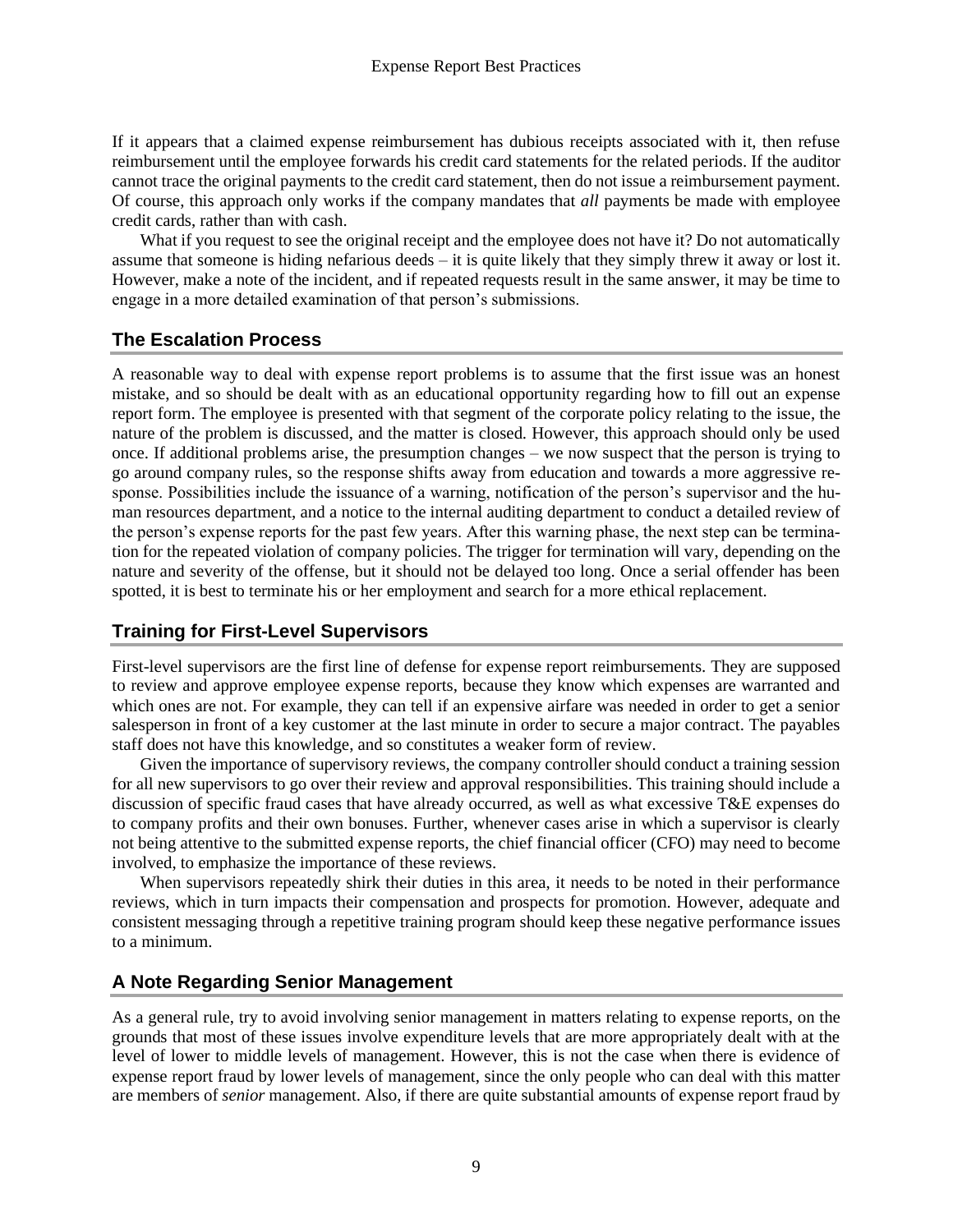anyone in the organization, then the problem needs to be brought to senior management, since the matter is now material enough to impact the financial results of the corporation.

This recommendation does not mean that  $T\&E$  policy violations are actively hidden from senior managers. On the contrary, the CFO or the vice president of human resources may have an active interest in these matters, since they involve possible control breaches (a CFO matter) and the possible termination of employment (a human resources matter) for the offending employees.

#### <span id="page-17-0"></span>**A Note Regarding Bureaucracy**

A key problem when dealing with employees is their ongoing complaints that there is too much bureaucracy associated with expense reports. They are right. It can take a substantial amount of time to assemble the necessary documentation from a business trip, fill out an expense report, and then tussle with the payables staff over whether the form has been completed correctly and all expenses are reasonable. This represents a balance between imposing enough controls to minimize fraud losses and keeping the amount of employee effort to a minimum. There is no easy answer to this balance, but one option is to pin the blame on the Internal Revenue Service, which has quite specific guidelines for expense documentation – which a business must follow. The standard argument can be that the company is merely following the mandates of the government. Those mandates are noted in the following table, which is extracted from IRS Publication 463, *Travel, Gift, and Car Expenses*.

|                               | Then you must keep records that show details of the following elements                                                                                                                                                            |                                                                                                 |                                                                                         |                                                                                                        |
|-------------------------------|-----------------------------------------------------------------------------------------------------------------------------------------------------------------------------------------------------------------------------------|-------------------------------------------------------------------------------------------------|-----------------------------------------------------------------------------------------|--------------------------------------------------------------------------------------------------------|
| If you have ex-<br>penses for | Amount                                                                                                                                                                                                                            | Time                                                                                            | Place or<br>Description                                                                 | <b>Business Purpose</b>                                                                                |
| Travel                        | Cost of each separate expense<br>for travel, lodging, and meals.<br>Incidental expenses may be to-<br>taled in reasonable categories<br>such as taxis, fees and tips, etc.                                                        | Dates you left and<br>returned for each<br>trip and the number<br>of days spent on<br>business. | Destination or area of<br>your travel (name of<br>city, town, or other<br>designation). | Business purposes<br>for the expense or the<br>business benefit<br>gained or expected to<br>be gained. |
| Gifts                         | Cost of the gift.                                                                                                                                                                                                                 | Date of the gift.                                                                               | Description of the gift.                                                                |                                                                                                        |
| Transportation                | Cost of each separate expense.<br>For car expenses, the cost of the<br>car and any improvements, the<br>date you started using it for busi-<br>ness, the mileage for each busi-<br>ness use, and the total miles for<br>the year. | Date of the expense.<br>For car expenses,<br>the date of use of<br>the car.                     | Your business destina-<br>tion.                                                         | Business purpose for<br>the expense.                                                                   |

#### **IRS Documentation Requirements**

It is especially important to follow the IRS guidelines in order to have an accountable plan. An *accountable plan* follows the IRS regulations for reimbursing employees for business expenses in which reimbursement is not counted as income. This means that reimbursements are not subject to withholding taxes or Form W-2 reporting.

To be an accountable plan, an organization's reimbursement arrangement must include all of the following rules:

- Reimbursed expenses must have a business connection, so that employees have paid or incurred deductible expenses while performing services for the firm.
- Employees must adequately account to the employer for these expenses within a reasonable period of time.
- Employees must return any excess reimbursement to the employer within a reasonable period of time.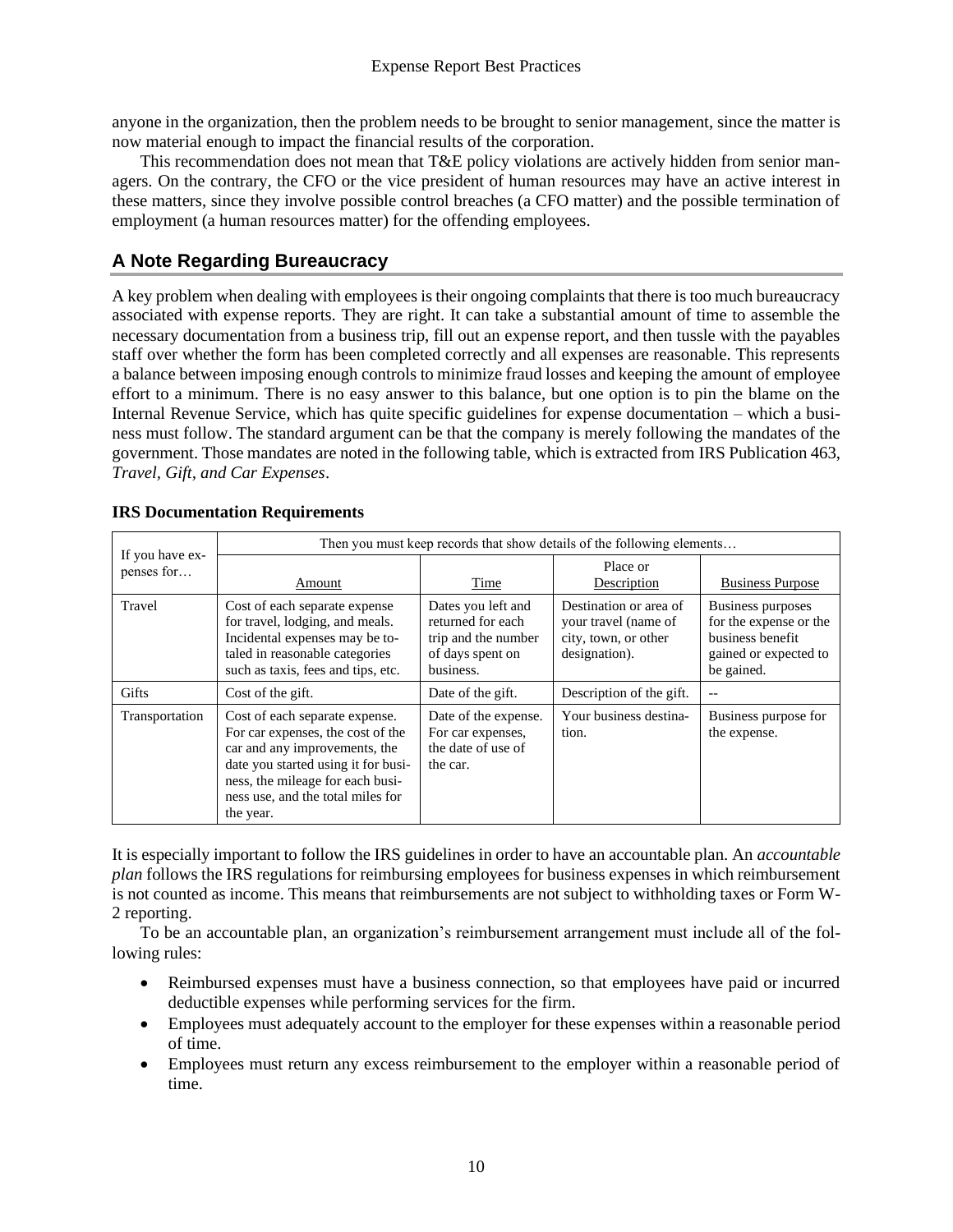#### <span id="page-18-0"></span>**The Travel and Entertainment Policy**

In essence, the corporate T&E policy tells employees which expenses will and will not be reimbursed. The policy also gives guidelines regarding acceptable expenditures. Sample topics for a T&E policy include the following:

#### Travel preferences

• States the names of any preferred hotel chains, airlines, and car rental agencies. The company may have bulk purchase discount deals with certain suppliers, so the more volume it can generate with them, the larger the resulting discounts will be.

#### Expense types

- Describes which expenses will be reimbursed. This section typically includes a discussion of the types of travel arrangements that are considered acceptable, such as:
	- o Fly economy for flights having a duration of no more than four hours
	- o Fly business class when the trip duration is more than four hours
	- o Car rentals must be for intermediate-sized sedans or smaller
	- o Hotel rooms cannot be suites
- Notes which expenses will not be reimbursed. This can be a lengthy list, likely including the items in the earlier sample list of non-reimbursement items.

**Best practice:** If certain types of expenditures are prohibited, this will impact the type of purchase receipt evidence to be submitted. For example, if in-room movies are not reimbursed, then employees will need to submit a complete hotel bill itemization. Similarly, if alcoholic drinks are not reimbursed, employees will need to submit complete restaurant bill itemizations.

#### Evidence

- States when receipts are required. For example, a receipt may be required for all expenditures over \$25.
- Describes which documentation to submit. This may include a statement that the most recent expense report form must be submitted, with all relevant receipts attached.

#### Approvals

• Notes the levels of approval needed prior to submitting a reimbursement request. For example, a minimal reimbursement request may require no approval at all, while all other expense reports must first be signed by the department manager whose budget will be impacted by the reimbursement request.

#### Direct company payments

- Describes which expenses are to be directly purchased by the company. Some organizations want to pay directly for all airfare and hotel arrangements, thereby greatly reducing the amounts needing to be reimbursed through expense reports. This also gives the company additional control over the more expensive purchases.
- Describes who gets to use mileage points. Employees are usually allowed to retain the mileage points associated with any airfare that they purchase directly. If the company buys the airfare, the points accrue to the business instead.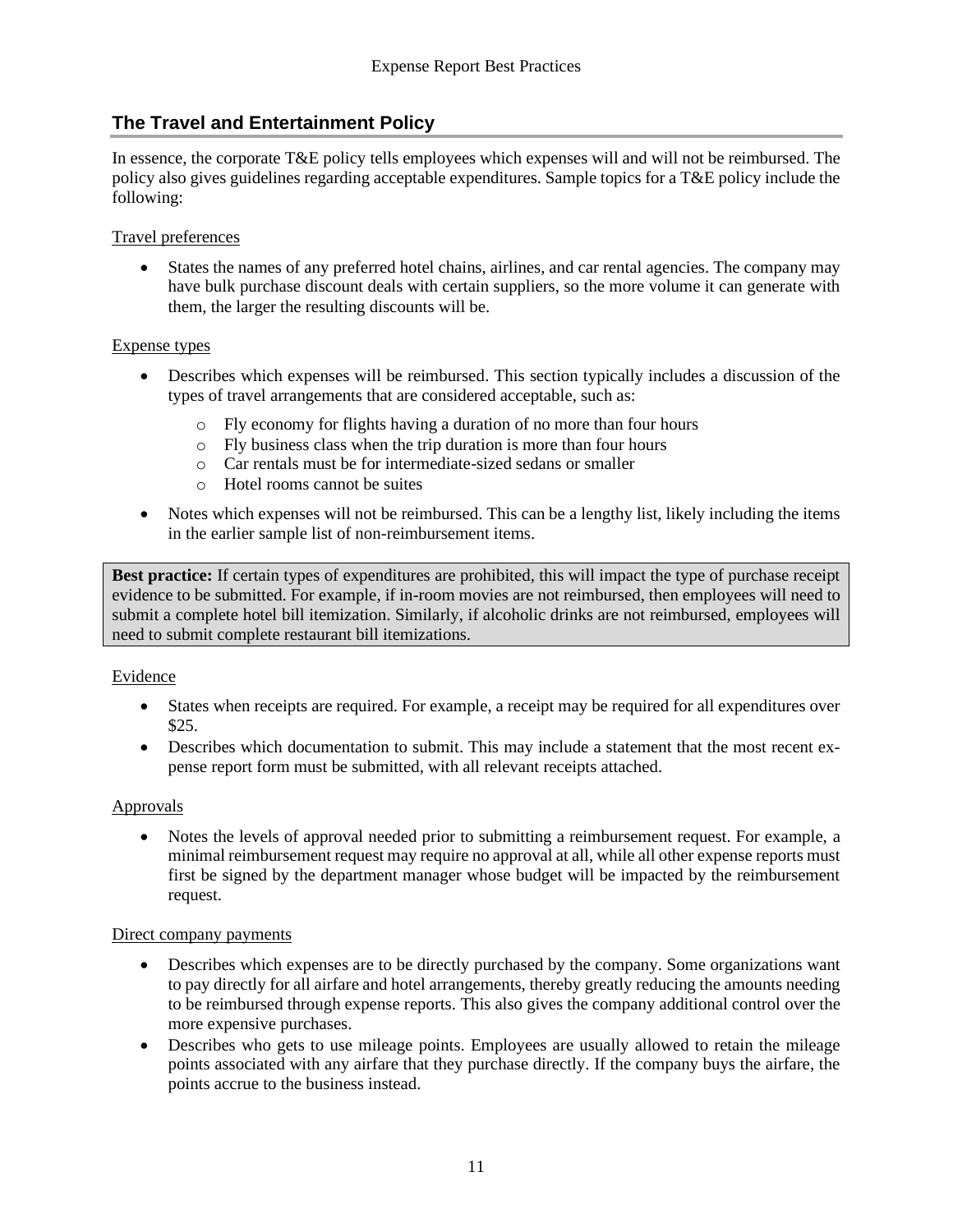The T&E policy will be more closely adhered to if management clearly supports it. This means that senior managers are *not* seen flying first class in clear contravention of the policy, nor are they claiming reimbursement for country club memberships that are also prohibited. When such behavior occurs, expect other employees to follow suit and claim reimbursement for items that are clearly out of compliance with the policy.

#### <span id="page-19-0"></span>**Additional T&E Policies**

There are several supplemental accounting policies that could be included in the corporate T&E policy, which are intended to provide more structure to what is (and is not) allowed, and to set guidelines for the operation of the payables department. These policies are:

- *Commuting mileage will not be reimbursed*. This policy is fairly obvious, but is needed for those rare cases where an employee persists in attempting to be reimbursed for commuting to and from work.
- *All cash payments must be justified with a receipt*. This policy is intended to close one of the worst loopholes in the expense report system, which is reimbursing people for cash payments that may never have happened.
- *Employees will be reimbursed within \_\_ days of expense report submission*. The number of days until payment should be quite short, since employees may need the cash to pay their credit card statements. This policy is designed to force the payables staff to make rapid payments.

In addition, there should be a policy related to meals. Management needs to make a decision about reimbursing the entire amount of meals or reimbursing on a per diem basis. Either approach works, though the sales staff is more likely to take clients out for meals, and so will not be able to work within the restrictions of a per diem system. The advantages and disadvantages of the two approaches are:

- *Per diem*. This reduces the paperwork included in an expense report. Also, it tends to force employees to purchase less expensive meals. There may be some gaming of the system, where employees purchase very inexpensive meals that cost less than the per diem, and pocket the difference.
- <span id="page-19-1"></span>• *Reimbursement*. There is more paperwork included in expense reports, but this is essentially a required method when taking business partners out for meals. A few employees will take advantage of this approach to buy inordinately expensive meals.

#### **T&E Policy Updates**

Over time, the payables staff will undoubtedly run into recurring issues with employees who disagree with certain aspects of the T&E policy. For example, they may object to a policy where the company does not reimburse for liquor purchases during a meal, or will not allow employees to upgrade to business class seats for long international trips. It can make sense for the payables manager or controller to schedule an annual meeting with senior management to go over these complaints, and relay to them the specific complaints being received. Senior management can then decide whether the policy needs to be changed. Whatever those changes may be, the payables staff is responsible for ensuring that the organization understands them, and must then enforce the changes as written.

**Best practice:** Update the standard reporting template once a year with the new mileage reimbursement rate, as well as any other information (such as reporting guidelines) that the company wishes to change on the form.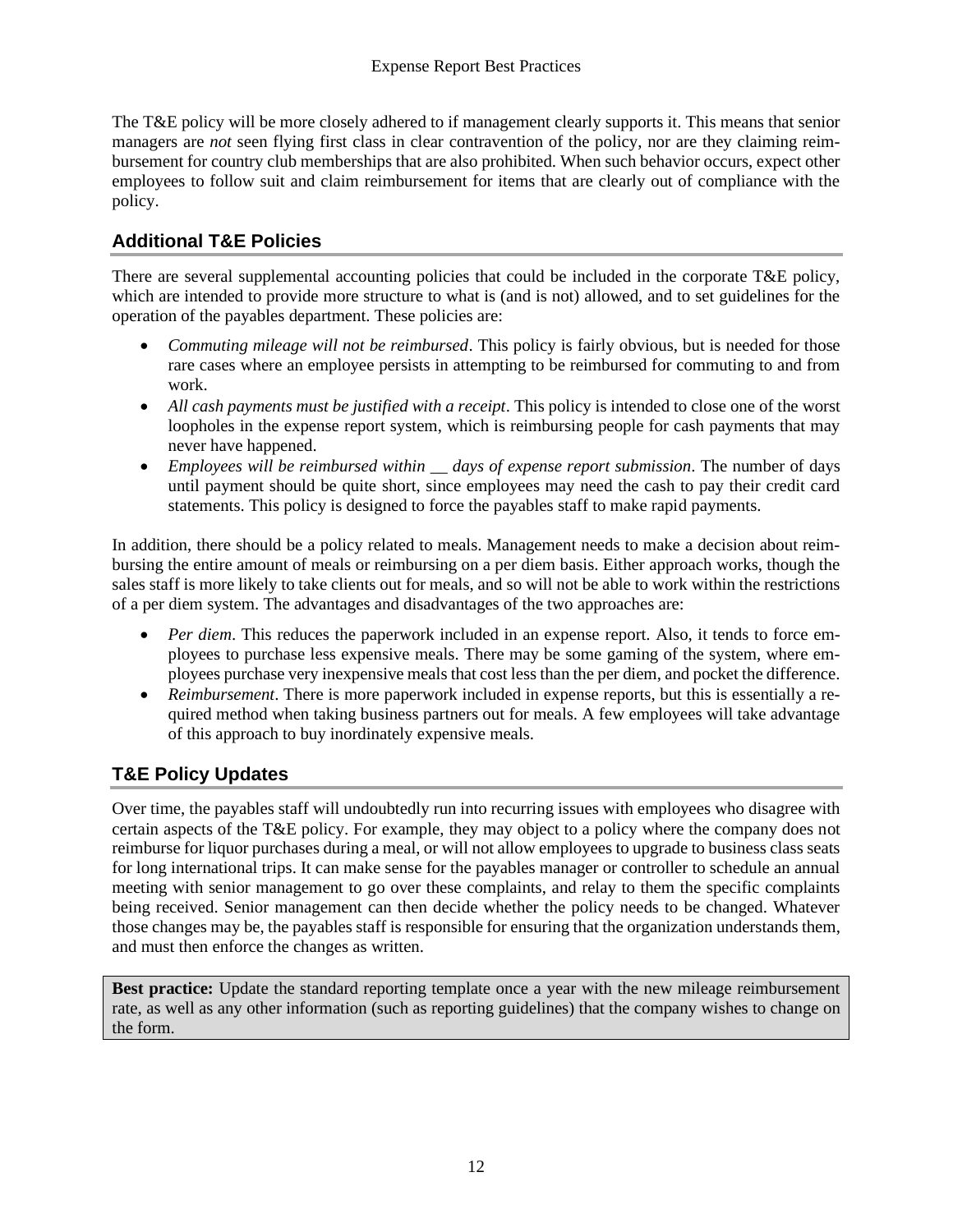#### **Summary**

The vast majority of employees are totally honest, and may even underreport their expense report submissions. However, you will occasionally find an employee who stretches or violates the rules. Once found, this person's expense reports should *always* be examined, as well as all of his or her prior submissions. Thus, the rule for expense report examinations is to audit them, with 100% reviews for any violators found. This is a highly cost-effective way to focus attention on those areas most likely to result in expense savings.

The intelligent use of expense report audits should contribute to a gradual decline in the amount of time spent reviewing expense reports. The audits will likely begin by encompassing most expense reports, because some managers are concerned about the potential loss of funds through non-compliant behavior. Then, when the auditing approach is tailored to watch for higher-risk expenditures, managers will likely become more comfortable with the concept of reviewing a smaller percentage of expense reports.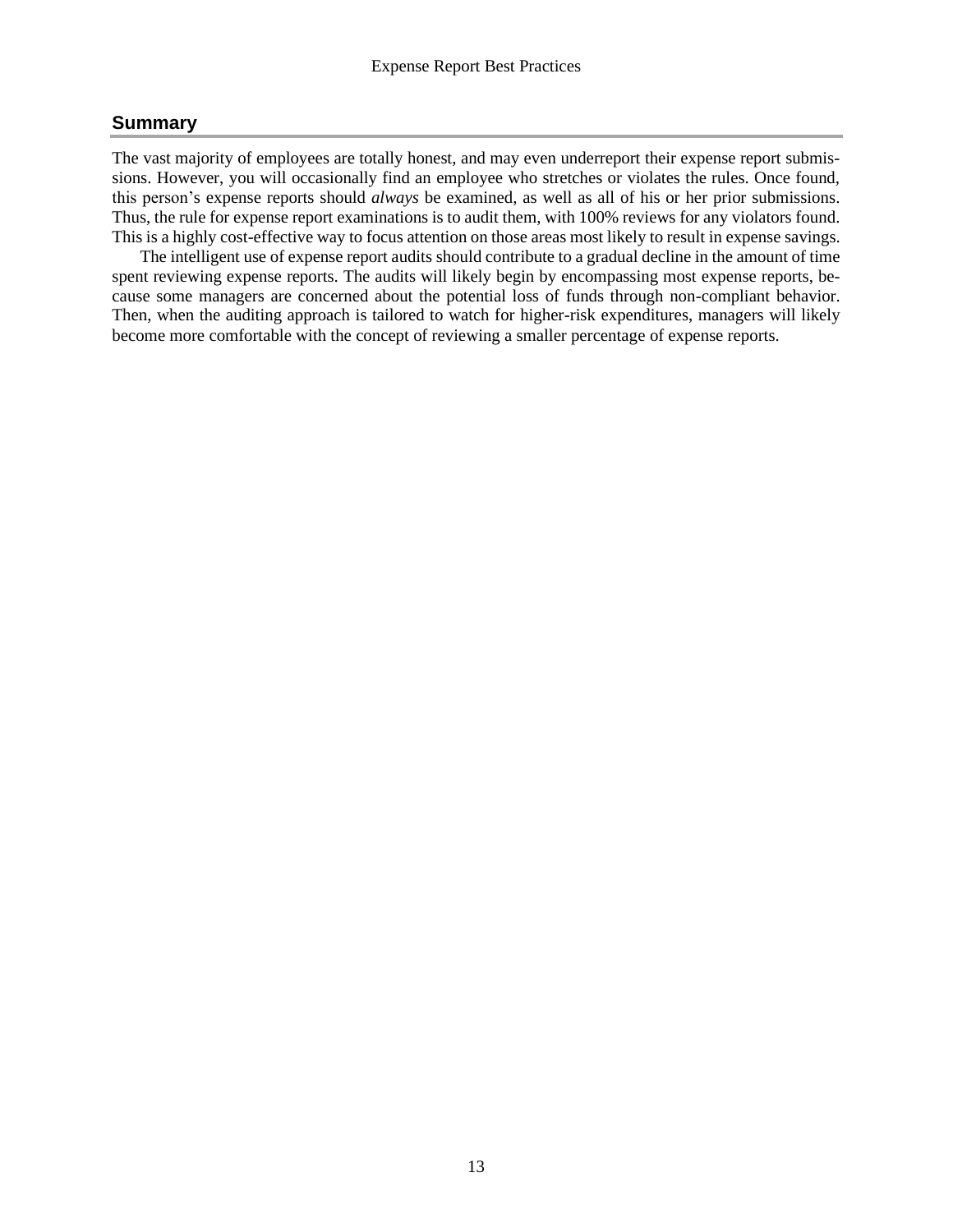#### <span id="page-21-0"></span>**Review Questions**

- 1. An expense report is authorized by:
	- a. A purchase order
	- b. A purchase requisition
	- c. The signature of an authorized person
	- d. A receiving report
- 2. A reasonable alternative to requiring receipts for expense reports is:
	- a. To have the company directly pay for expenses
	- b. To no longer require receipts
	- c. To require exact reimbursement for meals
	- d. To no longer reimburse employees
- 3. The following is not one of the ways in which a corporate purchasing card is mis-used:
	- a. Avoidance of the corporate purchasing cap
	- b. For the purchase of fuel for the corporate fleet
	- c. Personal purchases
	- d. Excessive purchases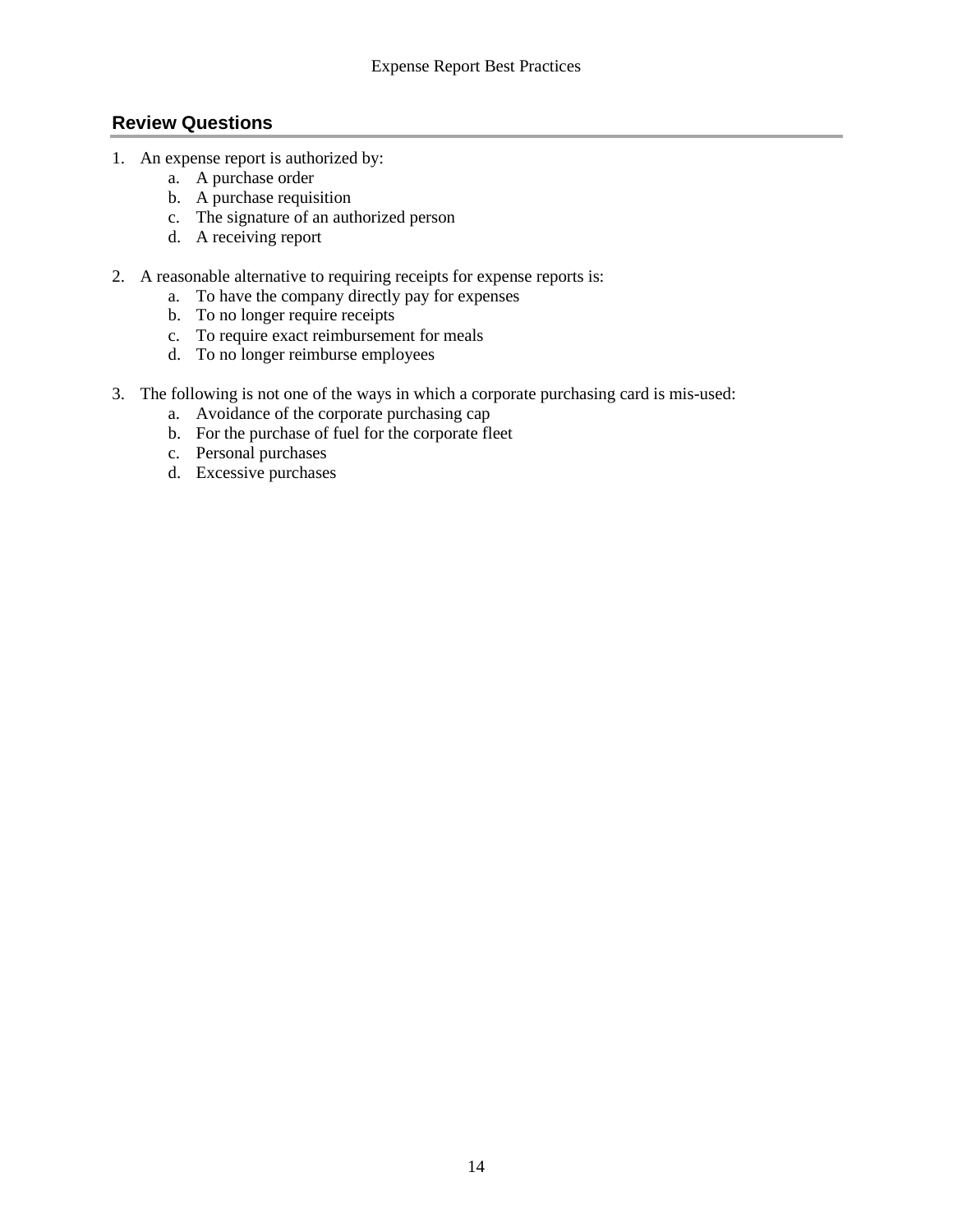## <span id="page-22-0"></span>Answers to Review Questions

- 1. An expense report is authorized by:
	- a. A purchase order
	- b. A purchase requisition
	- c. The signature of an authorized person
	- d. A receiving report
	- a. Incorrect. A purchase order is not used to authorize an expense report, since doing so would require the use of a purchase order prior to incurring each individual expense line item.
	- b. Incorrect. A purchase requisition is not used to authorize an expense report; a requisition is intended for purchases to be made by the purchasing staff.
	- c. **Correct. The signature of an authorized person is the standard form of authorization for an expense report. This is an after-the-fact authorization of expenses that have already been incurred.**
	- d. Incorrect. A receiving report is not used to authorize an expense report; a receiving report lists items that have been received through the receiving department.
- 2. A reasonable alternative to requiring receipts for expense reports is:
	- a. To have the company directly pay for expenses
	- b. To no longer require receipts
	- c. To require exact reimbursement for meals
	- d. To no longer reimburse employees
	- a. **Correct. A business can attempt to directly pay for as many expenses as possible, thereby shifting these items away from employee expense reports. Doing so may increase the possibility of obtaining volume discounts, as well.**
	- b. Incorrect. It is imprudent to no longer require receipts, since doing so provides no check on the purchasing behavior of employees.
	- c. Incorrect. The exact reimbursement of the amounts paid for meals calls for the use of receipts, so that the exact amounts can be proven.
	- d. Incorrect. Not reimbursing employees is not conducive to the proper functioning of a business, and may be illegal.
- 3. The following is not one of the ways in which a corporate purchasing card is mis-used:
	- a. Avoidance of the corporate purchasing cap
	- b. For the purchase of fuel for the corporate fleet
	- c. Personal purchases
	- d. Excessive purchases
	- a. Incorrect. An employee may attempt to avoid the maximum purchasing card threshold by having a supplier break down a large purchase into several smaller ones.
	- b. **Correct. The purchase of fuel for corporate vehicles may be an entirely valid use of a corporate purchasing card.**
	- c. Incorrect. An employee may include small personal purchases on a purchasing card, so that the company pays for them.
	- d. Incorrect. An employee may use a card to buy necessary items, but in quantities larger than is realistically needed.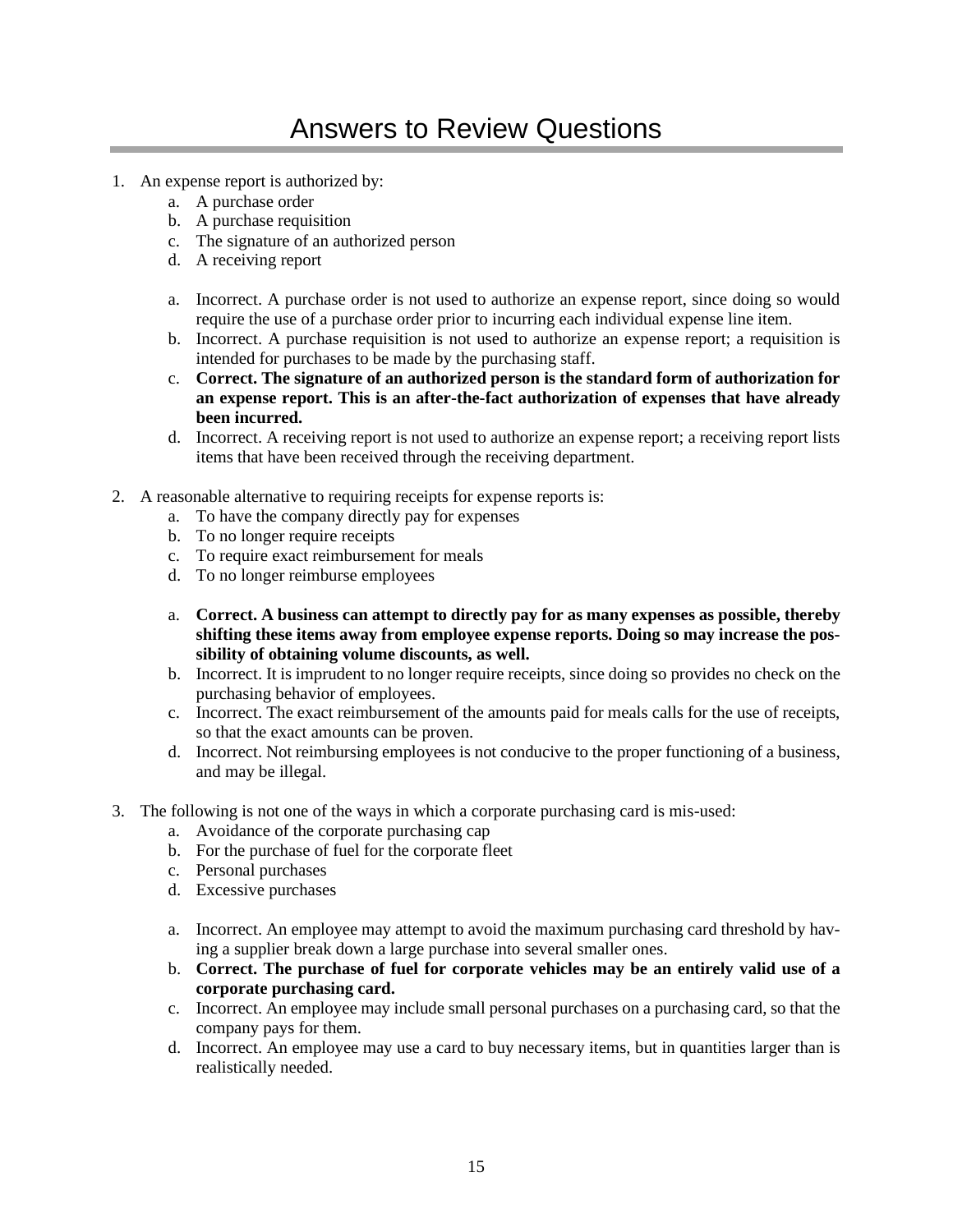#### <span id="page-23-0"></span>*A*

*Accountable plan*. A plan that follows the IRS regulations for reimbursing employees for business expenses in which reimbursement is not counted as income.

#### *E*

*Expense report*. A form used to track spending on behalf of a business.

#### *P*

*Per diem.* An allowance or payment made for each day.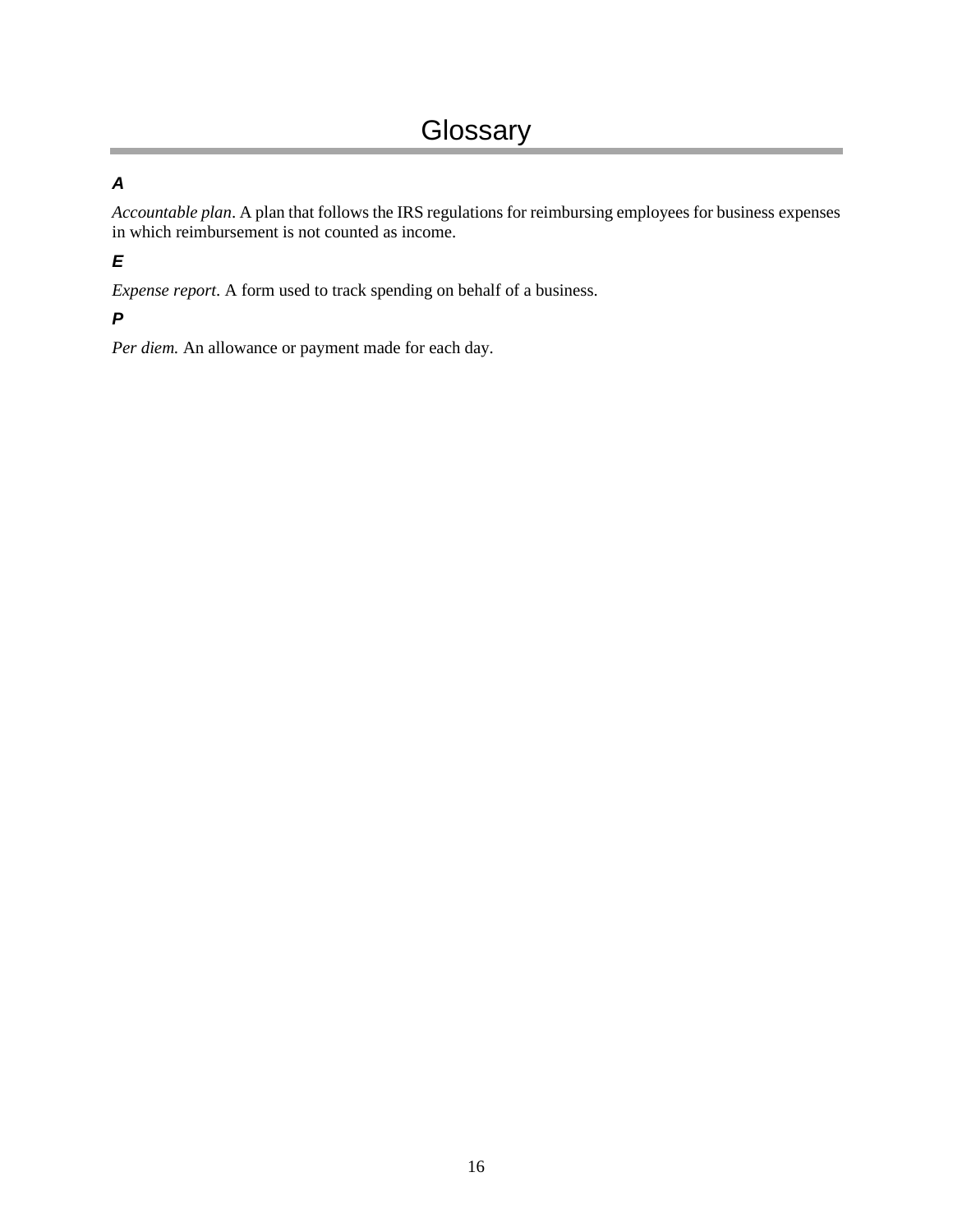## <span id="page-24-0"></span>Index

| Travel and entertainment policy 11 |  |
|------------------------------------|--|